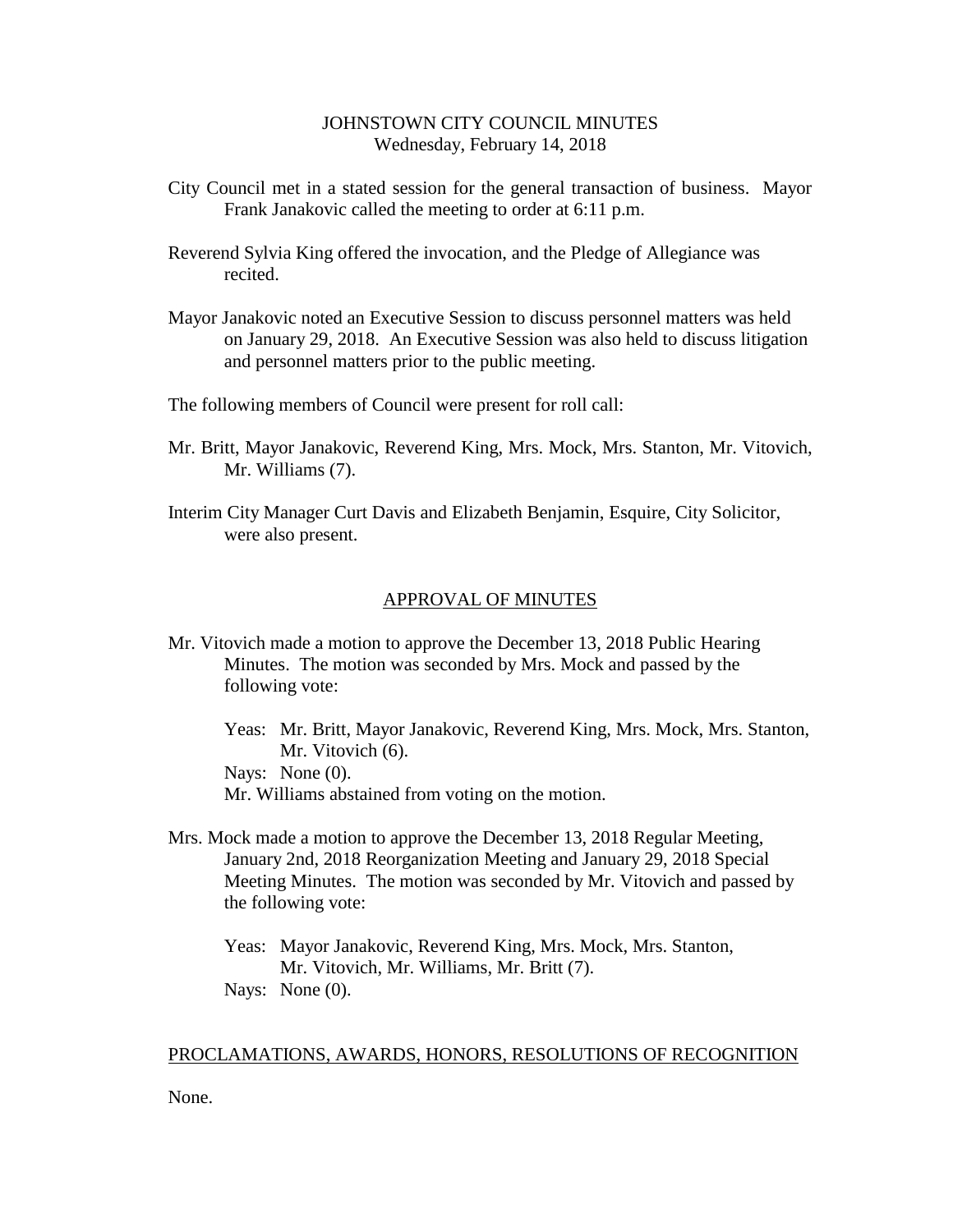# PUBLIC COMMENT - AGENDA ITEMS ONLY

John DeBartola, 1197 Bedford Street, Johnstown, addressed Council with regard to Bill No. 2, which an ordinance is providing for the sale of real property not needed for public use by the City of Johnstown. He requested further information regarding the disposal of property, as well as information regarding Bill No. 6 relating to the drug forfeiture of the narcotics investigation.

Mr. DeBartola expressed his concerns regarding Resolution 11, which refers to the advertisement of the City Manager position, and Ordinance 4, which he noted as vaguely explained. He questioned whether the public comment being limited to five minutes total for elected officials, clubs, civic groups and businesses on city-related matters only was in violation of the Sunshine Act and requested clarification.

- Mr. Davis suggested Mr. DeBartola "go back and do his homework", that as one of the last City managers there was a budget surplus, and that was before there was a 10-mill increase.
- Mrs. Stanton commented that she and Mr. Williams had wanted city manager interviews last year and that currently there was no permanent city manager. There was further discussion regarding Ordinance No. 4.
- Mr. DeBartola commented that he would be taking legal action if the ordinance were passed, that he "will not tolerate the Sunshine Act or his right to criticize government to be challenged in any way, shape or form." He requested that the City Solicitor provide clarification.
- Mr. Williams commented, "Council will not be amending Ordinance 5210, but is amending the old Administrative Code."
- Mr. Britt inquired of Mr. DeBartola as to a fair time allotment for public comment. Mr. DeBartola stated that as long as people are allowed to speak for an established timeframe. He was also concerned about the two-speaker requirement.
- Mrs. Mock will provide clarification "the proper way," meaning when the ordinance is read.
- Mr. Williams noted that 1,915 people voted in favor of and 400 voted against the 5-minute and 10-minute time limits, and that Council could not change that for a two-year period.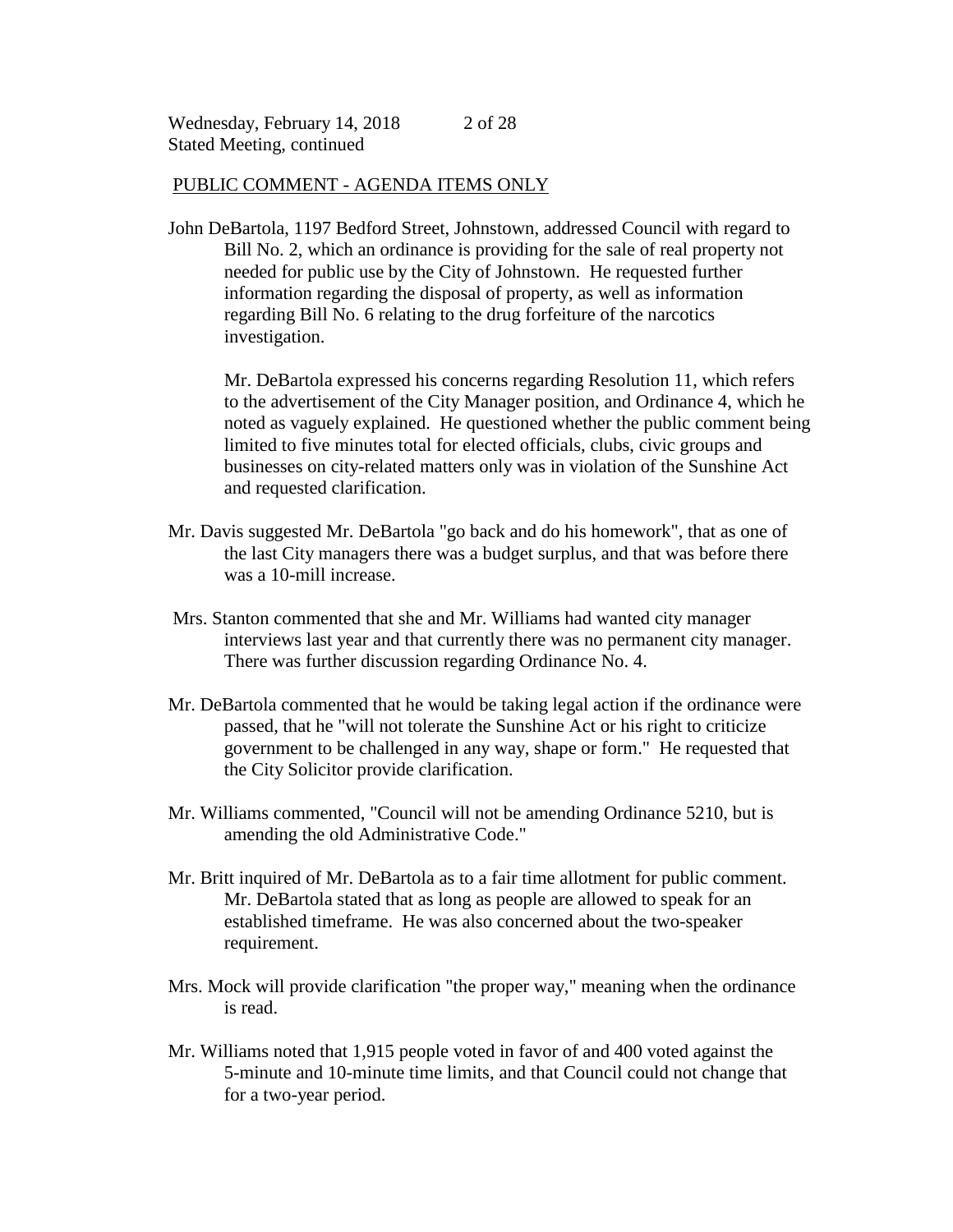Mrs. Stanton made a motion to amend the agenda to include her Council Update submissions as sent to the City Clerk's Office, including letters regarding the Cambria County Redevelopment Authority and Cheney Run, 40 Code complaints, and proper Administrative Code protocol. The motion was seconded by Mr. Williams and passed by the following vote:

Yeas: Reverend King, Mrs. Stanton, Mr. Williams, Mr. Britt (4). Nays: Mrs. Mock, Mr. Vitovich, Mayor Janakovic (3).

 Interim City Manager Curt Davis stated City equipment could be used to take care of the matter at Cheney Run. Mrs. Stanton offered further explanation of the letter sent to the Cambria County Redevelopment Authority.

### COURTESY OF THE FLOOR

- Dennis Knipple, 216 Main Street, addressed Council regarding the use of audio countdown at crosswalk signals for the benefit of blind pedestrians.
- Mrs. Stanton commented that Mr. Knipple was not addressing an agenda item, but that if an exception was made, it will need to carry over to all other residents.
- Mrs. Mock made a motion to allow Mr. Knipple to speak. The motion was seconded by Mr. Britt and passed by the following vote:
	- Yeas: Mrs. Mock, Mr. Vitovich, Mr. Britt, Mayor Janakovic, Reverend King (5).
	- Nays: Mrs. Stanton, Mr. Williams (2).

Mayor Janakovic stated PennDOT was contacted regarding the matter.

- Mrs. Stanton made a motion requesting that the Interim City Manager locate funding for the audio crosswalk signal. Mr. Britt seconded the motion. Hearing no further comment on the new item, the motion passed by the following vote:
	- Yeas: Mrs. Stanton, Mr. Vitovich, Mr. Williams, Mr. Britt, Mayor Janakovic, Reverend King, Mrs. Mock (7). Nays: None (0).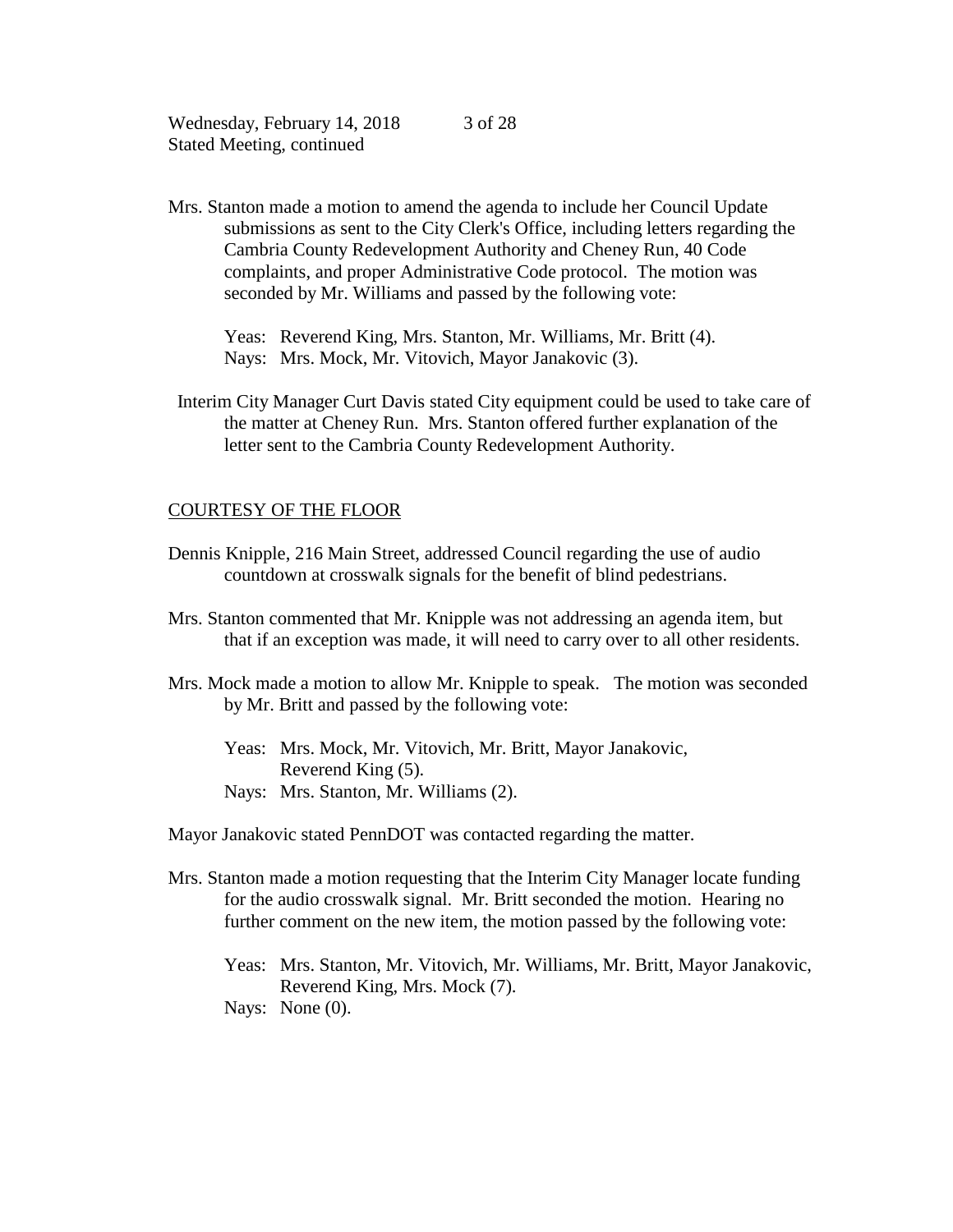## REPORT BY THE INTERIM CITY MANAGER

Curt Davis, Interim City Manager, reported the FOP and AFSCME agreements were completed. Some language will need to be settled in connection with the firefighter's agreement.

Mr. Davis noted that Council needed to appoint a liaison to the Johnstown Redevelopment Authority.

- Mr. Williams commented that there is "nothing in the statute that a liaison is necessary."
- Mrs. Mock made a motion to serve as liaison to the JRA. Mayor Janakovic seconded the motion.
- Reverend King, Mr. Britt, Mayor Janakovic and Mr. Vitovich declined a recommendation by Mr. Williams.
- Mayor Janakovic nominated Mr. Williams. Mr. Vitovich seconded the motion. Mr. Williams declined the nomination.

The motion to approve Mrs. Mock was passed by the following vote:

- Yeas: Mr. Vitovich, Mr. Britt, Mayor Janakovic, Reverend King, Mrs. Mock, Mrs. Stanton (6). Nays: Mr. Williams (1).
- Mr. Davis stated Council needed two appointments to the Planning Commission. Both Mr. Gallagher and Mr. Vizza applied for the appointments.
- Mrs. Stanton made a motion that nominations be made at this point in the meeting. Reverend King seconded the motion. Ms. Benjamin noted that no motion is necessary.
- Mrs. Stanton nominated Lindy Yutzy and Homer Mattis. Mr. Vitovich nominated Pete Vizza.
- Mr. Britt made a motion to table the matter pending further review. The motion was seconded by Reverend King and passed by the following vote:
	- Yeas: Mr. Williams, Mr. Britt, Mayor Janakovic, Reverend King, Mrs. Mock, Mrs. Stanton, Mr. Vitovich (7). Nays: None  $(0)$ .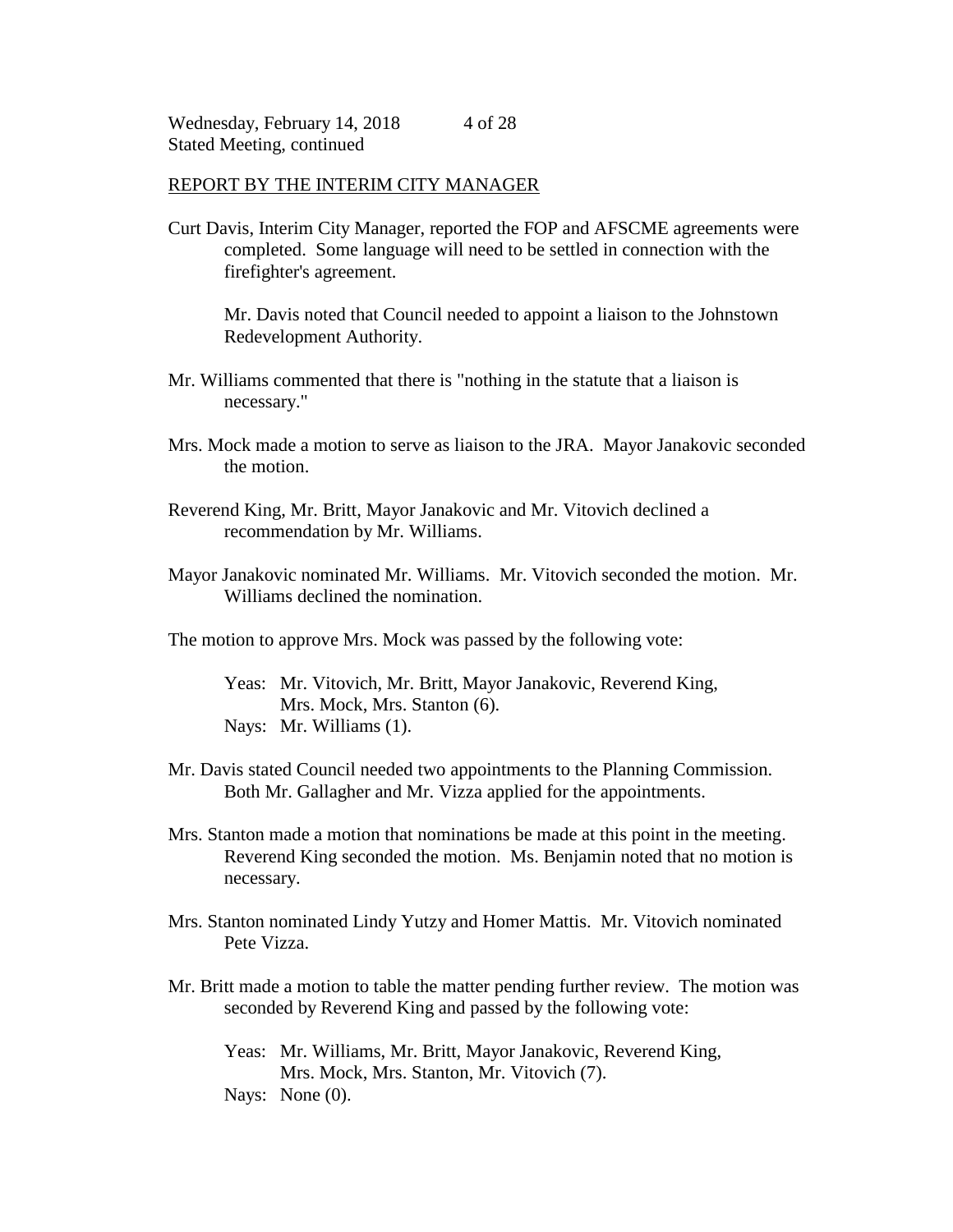- Mayor Janakovic made a motion to advertise the appointments. There was no second to the motion.
- There was further discussion whether to change the advertisement for appointments to every six months as opposed to the current resolution, which requires quarterly advertisement, with the addition of appropriate language in the advertisement that applicants can apply at any time throughout the year. There was further discussion regarding the matter.
- Mrs. Stanton made a motion to advertise yearly for the board and commission appointments. There was no second to the motion.
- Interim City Manager Davis reported a meeting was held with the County and City Planning Commissions, Vision 2025 Recovery Team, Mr. Foreman and a DCED rep to discuss updating its comprehensive plan, by doing so could result in economic funding. The group will soon meet again. Mr. Davis requested the attendance of two Council representatives. Reverend King and Mrs. Mock volunteered to attend the meeting.
- Mr. Williams referred to a motion passed by the Planning Commission with regard to the use of a parking lot near Bishop McCort for further discussion. Ms. Benjamin will follow up on the matter.
- Mr. Davis informed Council that a company called Citrona, LLC, has been buying up properties in the area, which can be purchased with Bitcoin and flipped into Section Eight housing. He stated the City, County and GJWA would monitor the properties "to see that they are not being flipped in a judicial sale or sheriff's sale when there are major code complaints or back taxes." Mr. Davis commented that Citrona, LLC, could also be found under eight different names. It was noted the person in charge of Citrona was the same person who stripped the church on Vine Street.

The Interim Manager will meet with Mr. Arcurio and the AAABA staff to discuss increasing the number of teams in the league.

# REPORT BY THE MAYOR

Frank Janakovic, Mayor, noted the receipt of \$83,000 to do a monetization study of the City's assets, including the municipal golf course, the Point Stadium, inner-city sewage lines, Conference Center, garages and other assets. He stated monies obtained from the sales would be concentrated on the reduction of the pension fund, liabilities and City debt loans.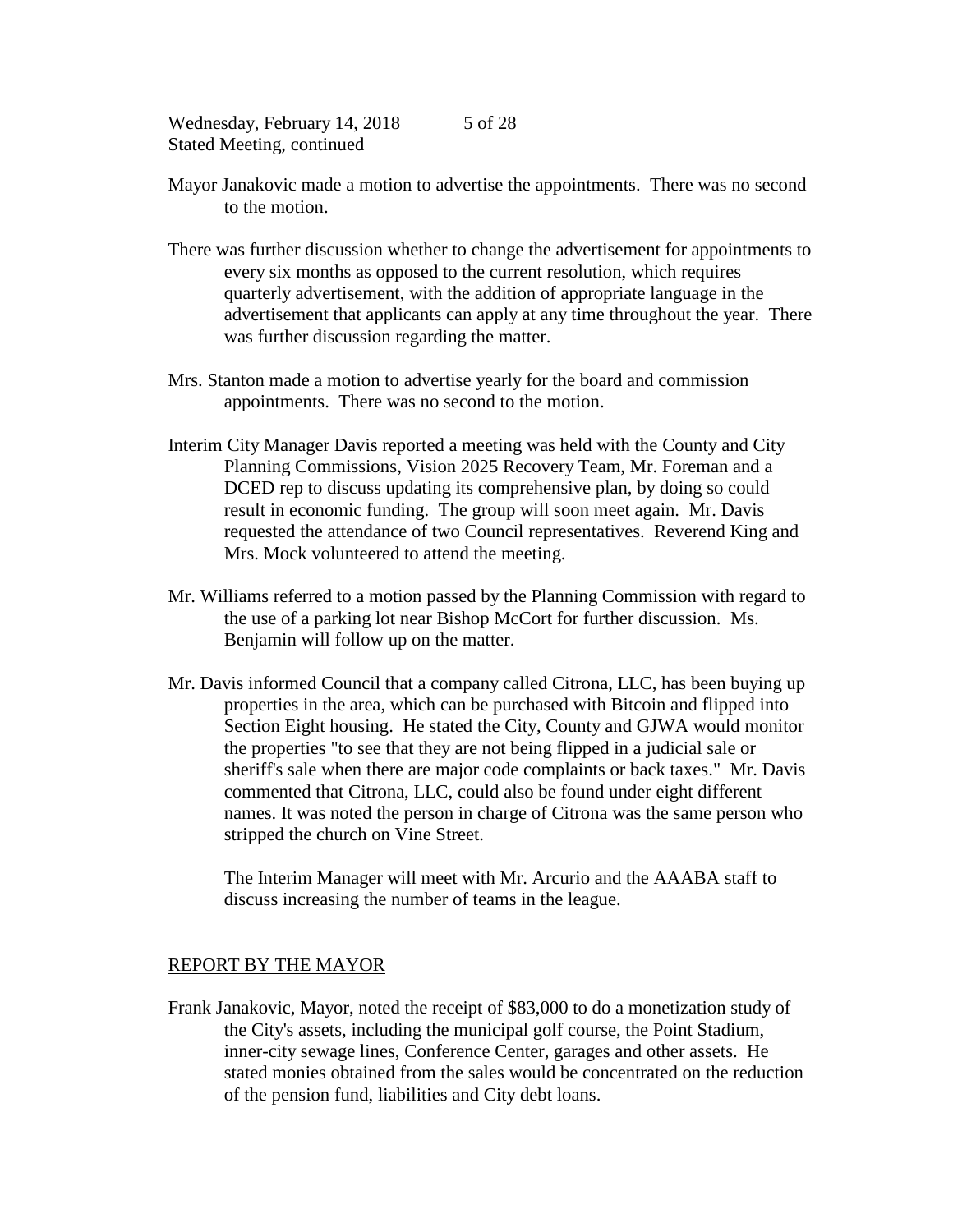> Mayor Janakovic reported that JARI had recently announced a 200-hour welding program at no cost to residents of Cambria City, Coopersdale, Morrellville, and Oakhurst.

Deputy Secretary of Community Affairs, Rick Vilello, and Mayor Janakovic discussed the possibility of legislature to reduce contributions as much as 75 percent in relation to the pension funds. Mr. Janakovic stated that would mean 3.2 down to 1.6 for Johnstown, which would assist with the fiscal problems the City faces yearly.

Mayor Janakovic commended Reverend King and Mrs. Mock on organizing the recent Peace Walk.

He noted his continued attendance at the Discover Downtown partnership meetings on behalf of the City.

Mr. Janakovic congratulated Amy Bradley on recently being named President of the Chamber of Commerce.

Council was invited to Penn Highlands on Thursday, February 15, 2018, to speak on City, resident and neighborhood needs.

Mayor Janakovic noted the receipt of a \$15,000 grant by the Johnstown Fire Department.

He noted his attendance at a recent Lift Johnstown celebration at Aces.

Bill Flanagan, Allegheny County Chief Corporate Relations Office, recently provided a presentation on the history of Allegheny County and commented on the availability of jobs in that area.

# REPORT BY THE CITY SOLICITOR

- Elizabeth Benjamin, Esquire, City Solicitor, reported that the training with members of the Ethics Commission would be held on February 15, 2018, at 4:30 p.m. in Council Chambers. A printout of a PowerPoint presentation will be available to Council members.
- Mayor Janakovic made a motion to authorize the Solicitor to represent all named Respondents in the action filed at Williams and Stanton v. Frank J. Janakovic, Mayor; Marie Mock, Councilwoman; David Vitovich, Councilman; Curtis Davis, Interim City Manager; Victoria McKay, Interim Director of Finance;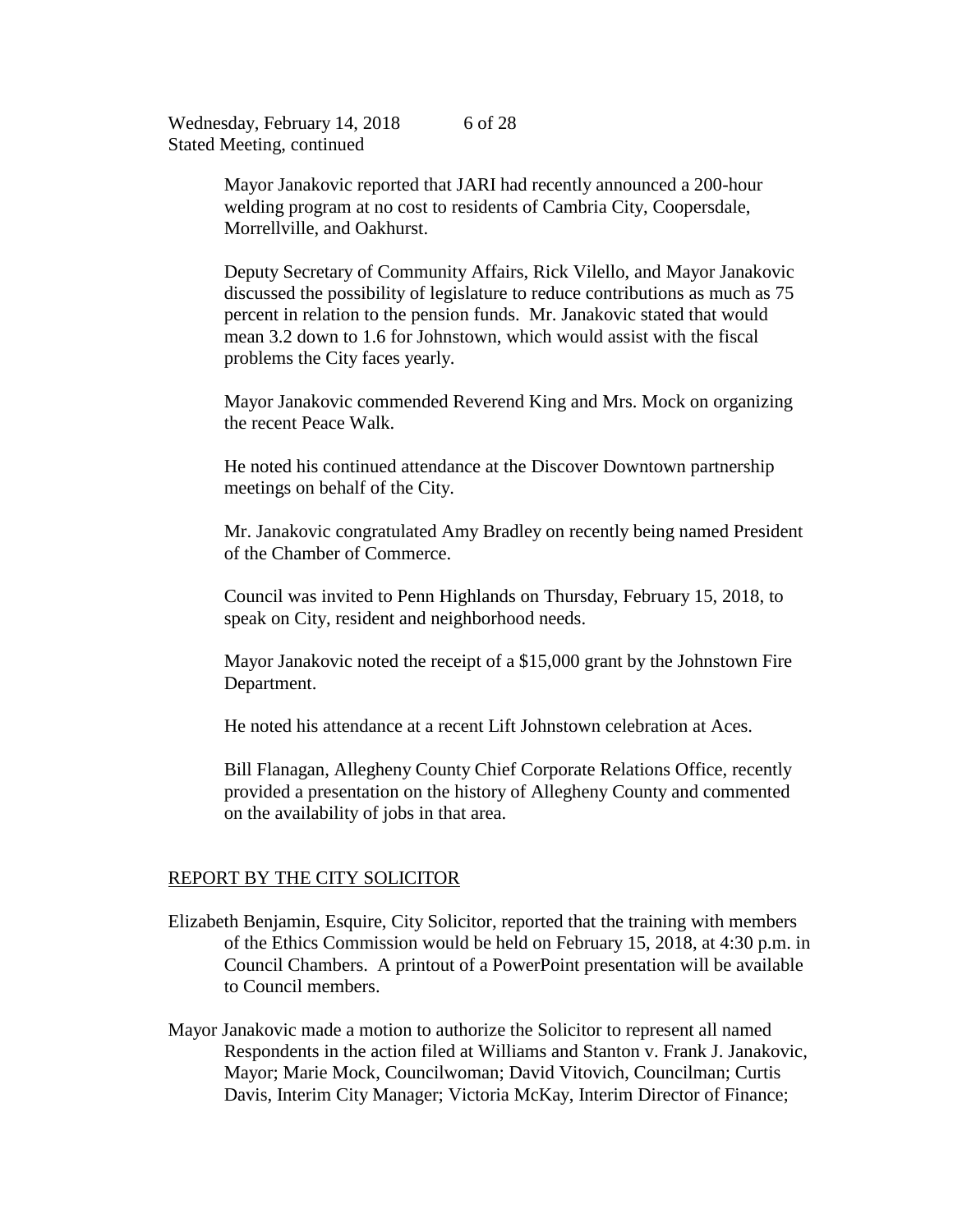> and City of Johnstown at Civil Action No. 2018-129, Cambria County Court of Common Pleas effective retroactively to January 12, 2018. The motion was seconded by Mr. Britt and passed by the following vote:

 Yeas: Mr. Britt, Mayor Janakovic, Reverend King, Mrs. Mock, Mr. Vitovich (5). Nays: None  $(0)$ . Mrs. Stanton and Mr. Williams abstained from voting on the motion.

Mr. Davis questioned being named in the lawsuit, as he was not the Interim City Manager at that time. Mr. Williams noted there would be further discussion regarding the matter during litigation.

# REPORT BY THE CITY ENGINEER

Council members agreed to waive the Engineer's Report. Mrs. Stanton requested that the font on sewage complaints be enlarged for better viewing. She stated a resident's complaint regarding sewage backups should be followed up in a timely manner.

Mr. Vitovich inquired as to start of the sewage project in Kernville so residents could contact plumbers. Mr. Sewalk noted that section of town was awaiting authorization to bid. Mr. Davis offered additional information regarding the matter.

# COUNCIL UPDATES:

- 1. Planning Commission Minutes of January 3, 2018.
- 2. February 6, 2018 letter from George Hayfield.
- 3. February 5, 2018 letter from Jack Williams re: Unbalanced 2018 City Operating Budget, Ordinance 5245 (December 13, 2017).
- Mrs. Stanton inquired as to the reason that only 23 out of the 40 code complaints were addressed. There was further discussion regarding a timely response to these complaints. Mrs. Stanton requested the Johnstown Area Heritage Association, as well as a vacant property on Main Street own the "boarding up" of a vacant property on Napoleon Street and securing the Clara Barton House.
- Mr. Williams exited the meeting at 7:27 p.m.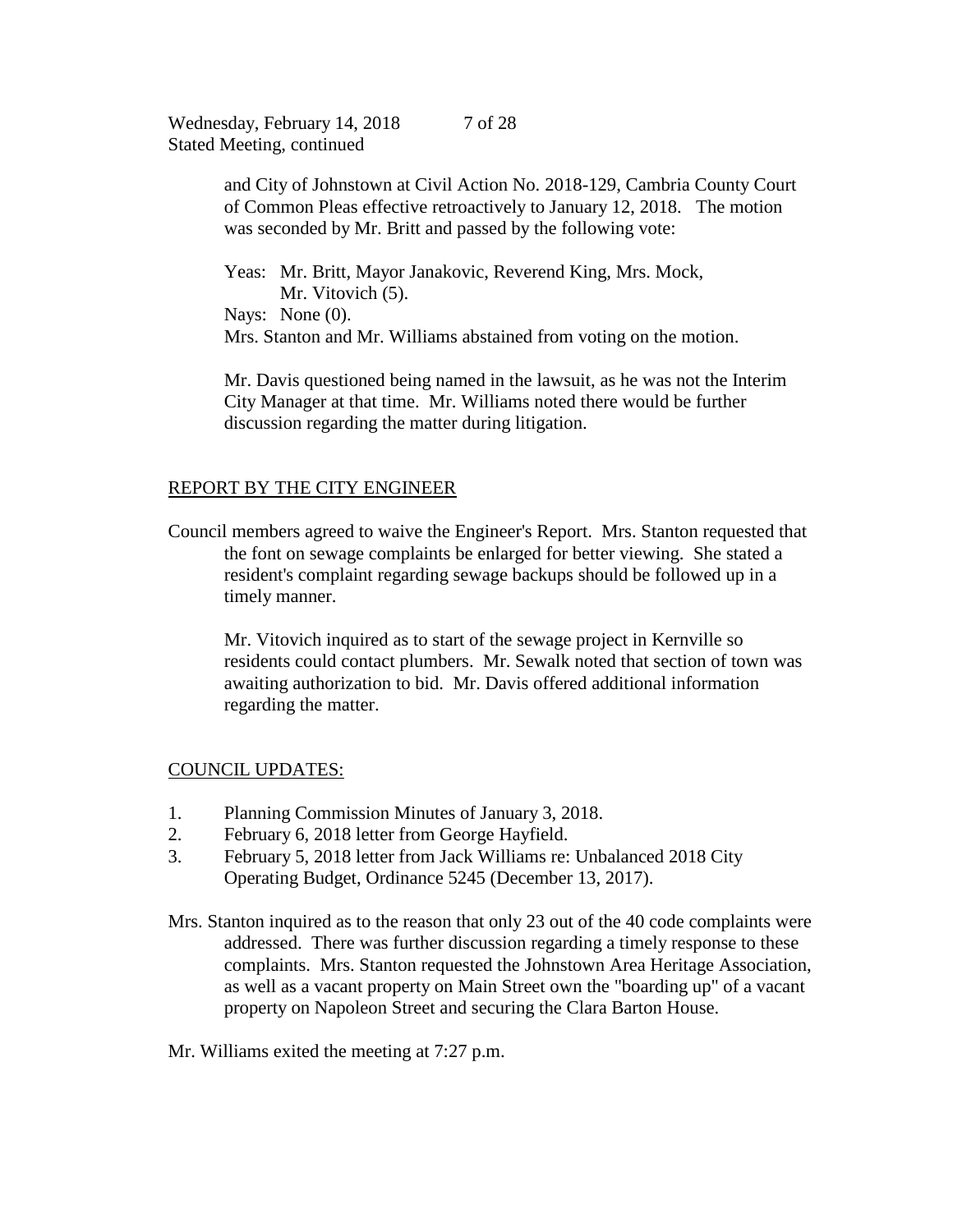### NEIGHBORHOOD LIAISON REPORTS

- Mrs. Mock reported on her work with Reverend King with regard to reviving many of the recreation items. She will update Council members later.
- She noted the United Neighborhood Group would hold a meeting on Thursday, February 15, 2018, at 5:00 p.m.
- Reverend King noted the United Neighborhood Group consists of residents of various neighborhoods throughout Greater Johnstown. She discussed the various activities of the group.
- Mr. Britt discussed a neighborhood meeting that was recently held at the Johnstown Middle School.
- Mayor Janakovic discussed the possibility of a soccer clinic to be held in March with participants from UPJ.
- The group further discussed ways to encourage younger individuals to become more involved in moving the City forward.
- Mr. Vitovich commented the City's equipment was sound and the stockpile was good. He noted Public Works employees are taking advantage of the warm weather and are out everyday patching potholes.
- Mrs. Stanton thanked the St. Vincent DePaul Family Kitchen for its service provided to the community. She stated the kitchen has a wish list of items, which includes bleach, dish soap, and paper towels. Mrs. Stanton still participates in the Saturday morning community walks. She noted her attendance at a recent Moxham Crime Watch Meeting.

Mrs. Stanton attended a recent poverty-eliminating workshop at the Grove Avenue United Methodist Church. She toured the Good Will facility on Central Avenue and discussed a few of the programs offered by Good Will as well as United Methodist Human Services.

Mrs. Stanton noted a free community movie event recently held at Roxbury St. Paul's United Methodist Church.

She inquired as to patching the potholes on Osborne Street. Mr. Davis commented the crews would soon commence patching potholes.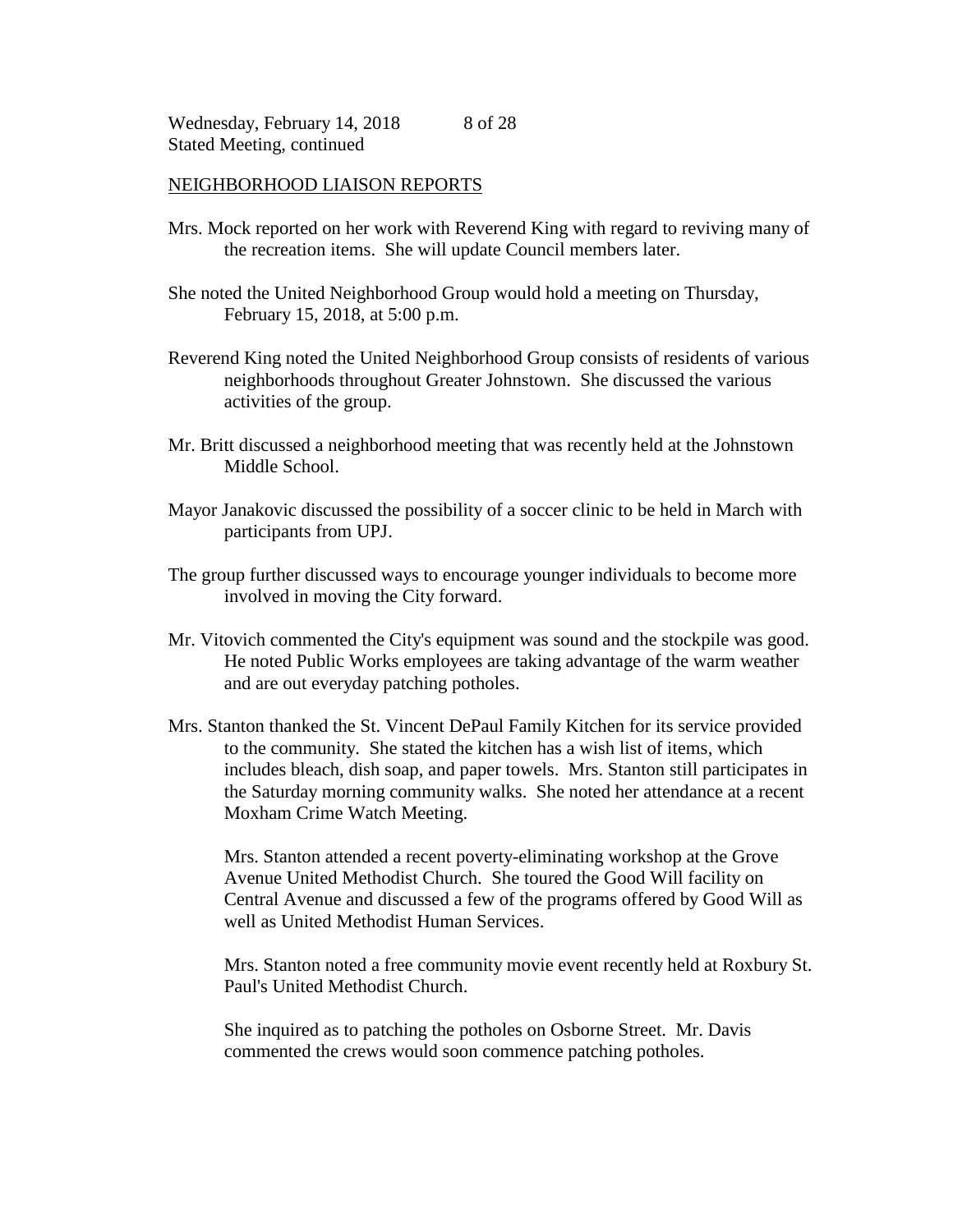- Mayor Janakovic will provide additional information to Council with regard to Project Hope, an organization that supplies health assistance to children and their families.
- Mrs. Stanton made a motion to recess for ten minutes. There was no second to the motion.

## ORDINANCES FOR FINAL READ

- BILL NO. 1 OF 2018, AN ORDINANCE APPROVING THE EDITING AND INCLUSION OF CERTAIN ORDINANCES AS PARTS OF THE VARIOUS COMPONENT CODES OF THE CODIFIED ORDINANCES.
- Mrs. Mock made a motion to approve the ordinance. Mr. Vitovich seconded the motion.

# SHORT RECESS TAKEN

The motion passed by the following vote:

Yeas: Mayor Janakovic, Reverend King, Mrs. Mock, Mrs. Stanton, Mr. Vitovich, Mr. Britt (6). Nays: None (0).

# BILL NO. 2 OF 2018, AN ORDINANCE PROVIDING FOR THE SALE OF REAL PROPERTY NOT NEEDED FOR PUBLIC USE BY THE CITY OF JOHNSTOWN.

Mrs. Mock made a motion to approve the ordinance. Mr. Britt seconded the motion.

The Interim City Manager described the property in question. He stated the City was in favor of a resident purchasing the property next door to make a green space.

The motion passed by the following vote:

Yeas: Reverend King, Mrs. Mock, Mrs. Stanton, Mr. Vitovich, Mr. Britt, Mayor Janakovic (6). Nays: None (0).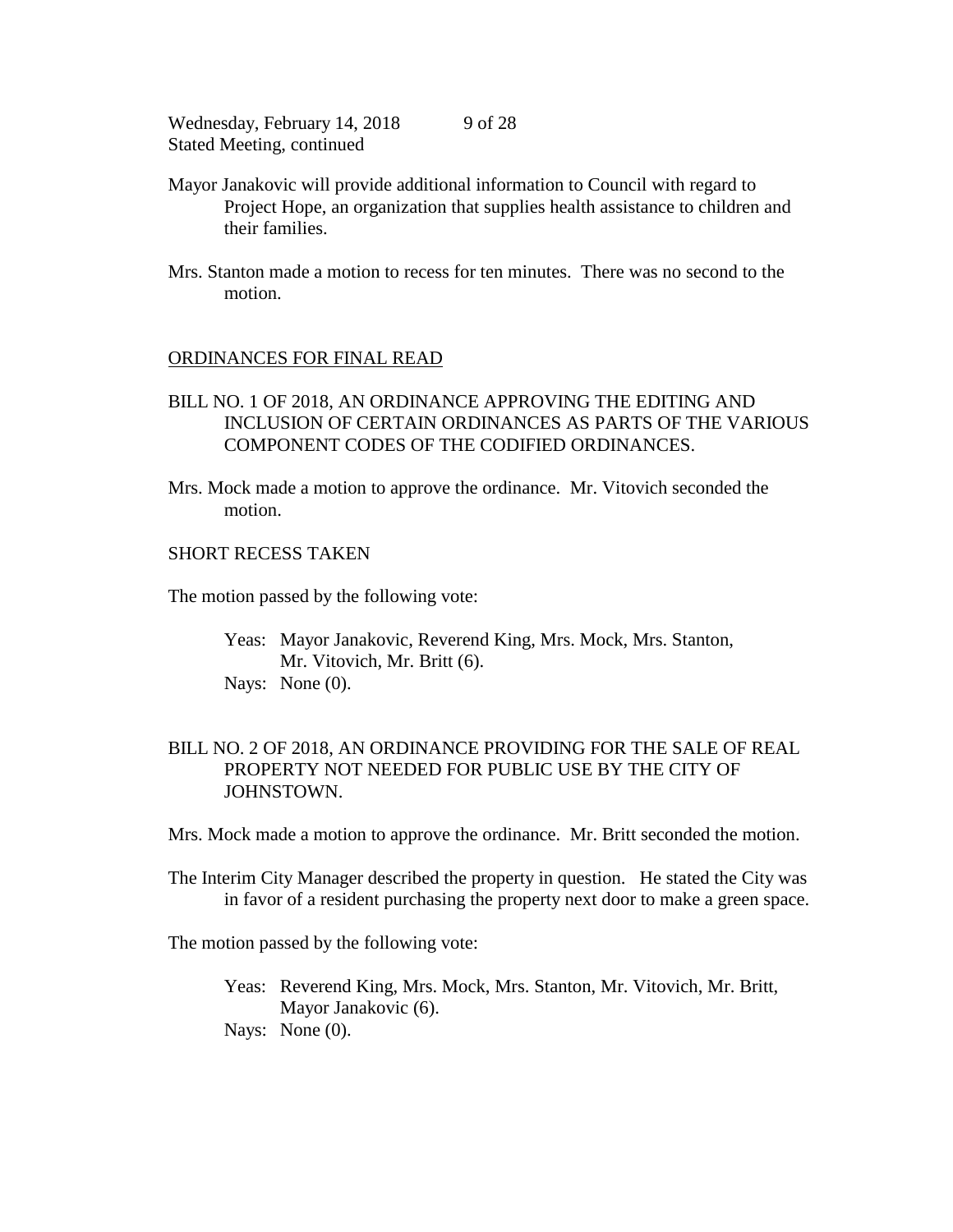- BILL NO. 3 OF 2018, AN ORDINANCE DIRECTING THE CAMBRIA COUNTY BOARD OF ELECTIONS TO PLACE ON THE NOVEMBER 2018 GENERAL ELECTION BALLOT FOR THE CITY OF JOHNSTOWN, THE BALLOT REFERENDUM QUESTION FOR CONSIDERATION BY THE REGISTERED VOTERS OF THE CITY OF JOHNSTOWN WHICH IF RECEIVING A MAJORITY OF THE VOTES CAST ESTABLISHES A GOVERNMENTAL STUDY COMMISSION, AND FURTHER, THE ELECTION OF SEVEN (7) GOVERNMENTAL STUDY COMMISSIONERS DURING THE NOVEMBER 2018 GENERAL ELECTION PURSUANT TO THE COMMONWEALTH OF PENNSYLVANIA, 53 Pa. C.S. CHAPTERS 29 (Home Rule), 30 (Optional Plans) and 31 (Optional Plans) Home Rule Charter and Optional Plans Law. (Tabled 1-2-18)
- Mrs. Stanton made a motion to remove the ordinance from table. There was no second to the motion.

Reverend King suggested the matter be discussed during a workshop session.

# ORDINANCES FOR FIRST READ

BILL NO. 4 OF 2018, AN ORDNANCE AMENDING ORDINANCE 5210, TITLED: AN ORDINANCE ESTABLISHING AN ADMINISTRATIVE CODE FOR THE CITY OF JOHNSTOWN, PENNSYLVANIA, DESIGNATING THE POWERS AND DUTIES OF THE COUNCIL, THE CITY MANAGER, AND OTHER MUNICIPAL OFFICIALS, PASSED FINALLY ON OCTOBER 27, 1993 AND AS AMENDED BY ORDINANCE NOS. 4654, 4693, 4731, 4894, 4880, 4902, 4908, 4991, 5015, 5024, 5034, 5042, 5055, 5058, 5069, 5177, 5194, AND 5199, BY FURTHER AMENDING CERTAIN SECTIONS OF ARTICLE II - ELECTED OFFICIALS - COUNCIL ORGANIZATION AND PROCEDURES AND ARTICLE IV - CITY MANAGER TO PROVIDE UPDATED PROCEDURES AND IMPROVE EFFICIENCY IN CONDUCTING CITY BUSINESS.

Mayor Janakovic made a motion to amend the ordinance to read as follows:

PUBLIC COMMENT AGENDA ITEMS ONLY FOR RESIDENTS, CITY TAXPAYERS, BUSINESS OWNERS, ELECTED OFFICIALS, CLUBS, CIVIC, CHURCH AND COMMUNITY GROUPS AND ORGANIZATIONS ON CITY-RELATED MATTERS LIMITED TO TWO SPEAKERS PER MEETING. THE LIMIT WOULD BE FIVE MINUTES. ANY SPEAKERS,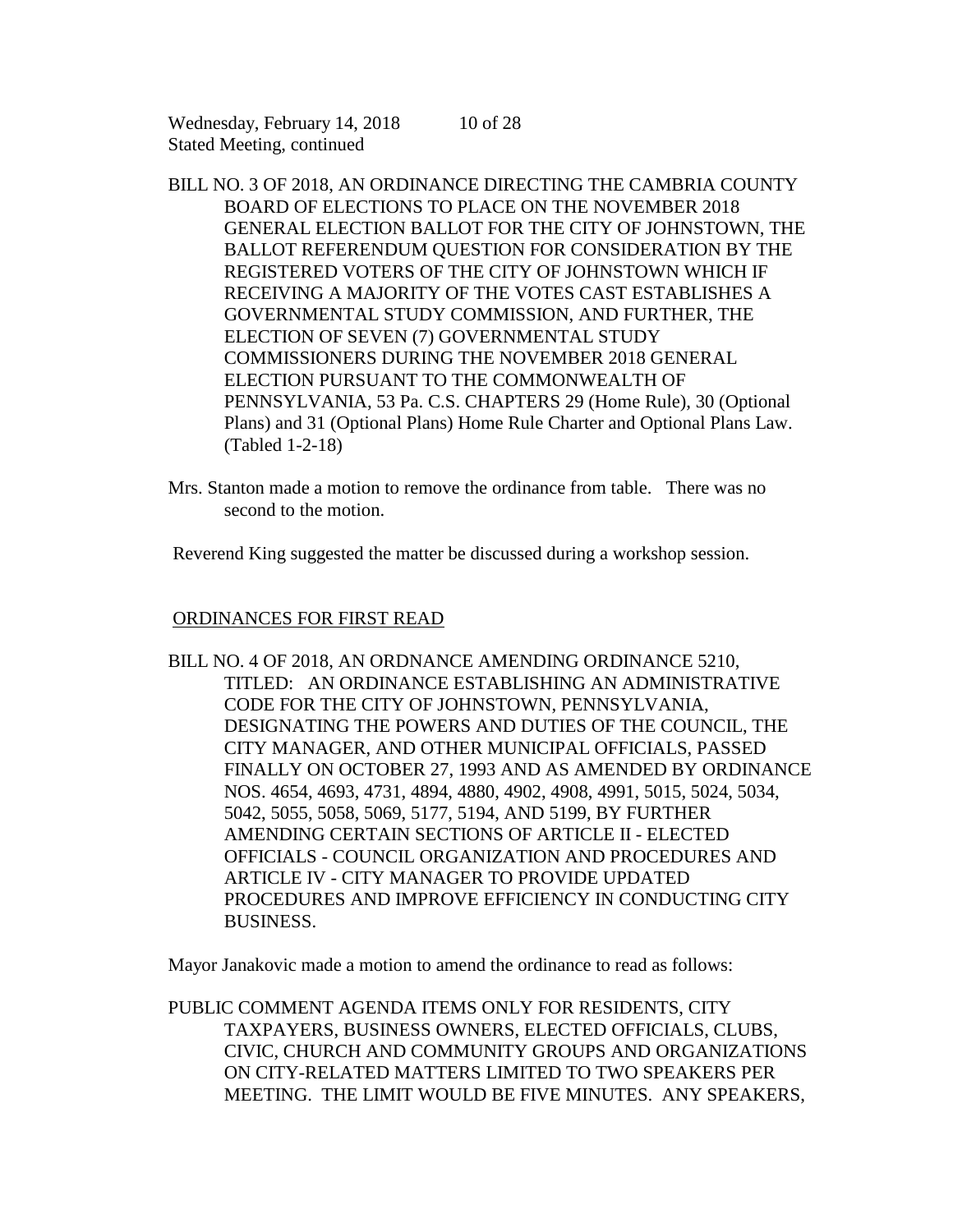> A OR B, SPEAKING DURING THEIR FIVE-MINUTE ALLOTMENT WITH COUNCIL MEMBERS OR OTHERS ON COUNCIL AGENDA WILL BE INCLUSIVE OF THEIR ALLOTTED FIVE MINUTES. PUBLIC COMMENT NONAGENDA ITEMS LIMITED TO THREE MINUTES. ANY RESIDENTS, CITY TAXPAYERS, BUSINESSES OWNERS SPEAKING DURING THEIR THREE-MINUTE ALLOTMENT WITH COUNCIL MEMBERS OR OTHERS ON COUNCIL NONAGENDA ITEMS OR CITY MATTERS WILL BE INCLUSIVE OF THEIR ALLOTTED THREE MINUTES UNDER SECTION 212 (I), (J), (O) WILLFUL VIOLATION AND WHO WILLFULLY VIOLATES.

11 of 28

There was discussion regarding the amended ordinance as read.

- Ms. Benjamin explained additional changes would include the addition of a workshop meeting similar to the schedule previously in place, combination of Council Updates and Neighborhood Liaison Reports, changes to Section 212 regarding enforcement of ordinances, and the imposition of penalties for violations that are willful.
- The motion to amend the ordinance was seconded by Mr. Vitovich and passed by the following vote:

Yeas: Mr. Vitovich, Mr. Britt, Mayor Janakovic, Reverend King, Mrs. Mock  $(5)$ . Nays: Mrs. Stanton (1).

Mr. Vitovich made a motion to approve the ordinance as read and amended. Mr. Britt seconded the motion.

There was further discussion regarding the ordinance.

The motion to approve the ordinance as read and amended passed by the following vote:

Yeas: Mr. Vitovich, Mr. Britt, Mayor Janakovic, Reverend King, Mrs. Mock  $(5)$ . Nays: Mrs. Stanton (1).

BILL NO. 5 OF 2018, AN ORDINANCE AMENDING ORDINANCE NO. 4654 PASSED FINALLY ON OCTOBER 27, 1993, TITLED: AN ORDINANCE ESTABLISHING AN ADMINISTRATIVE CODE FOR THE CITY OF JOHNSTOWN, PENNSYLVANIA, DESIGNATING THE POWERS AND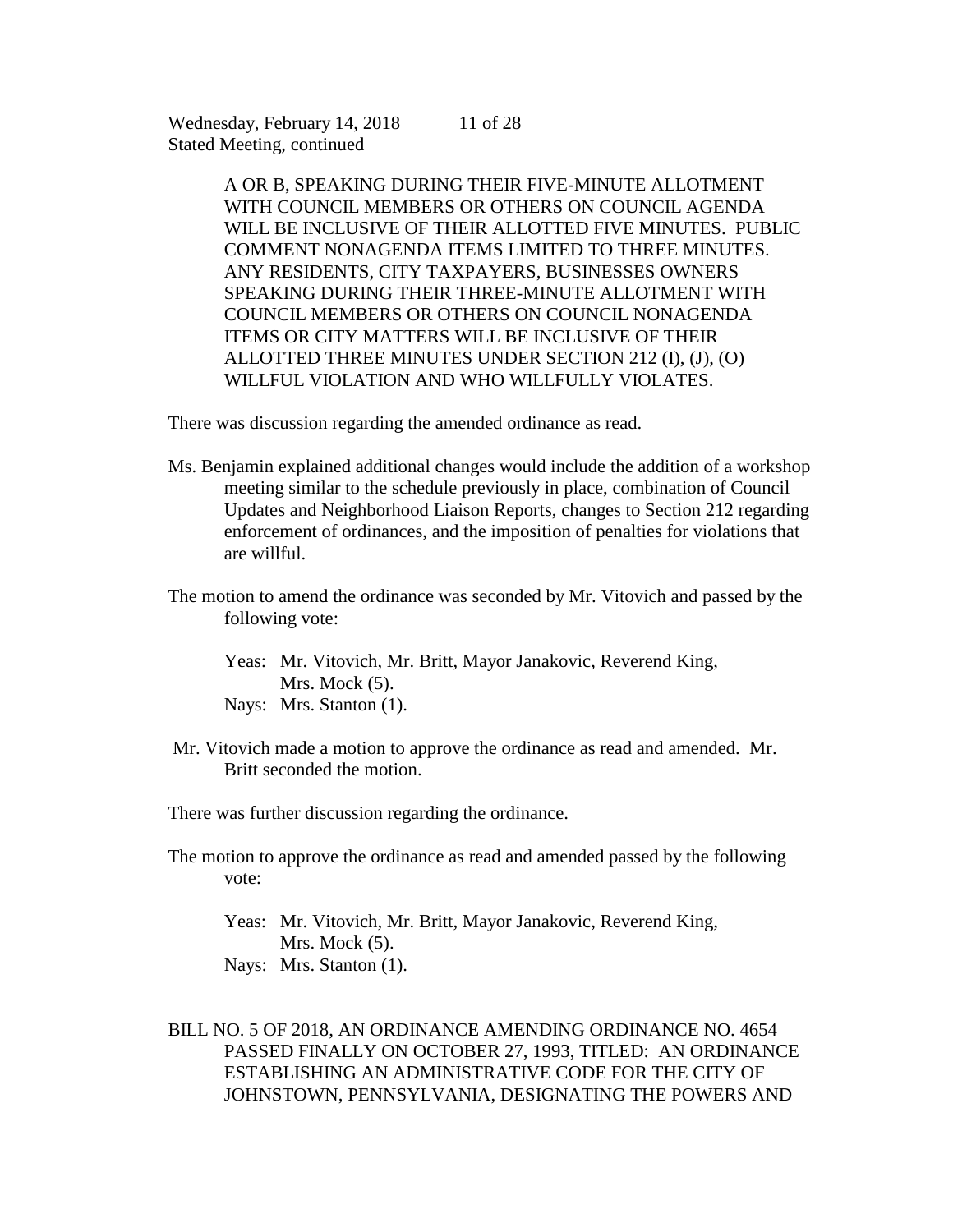> DUTIES OF THE COUNCIL, THE CITY MANAGER AND OTHER MUNICIPAL OFFICIALS AND SUPPLEMENTING THE PROVISIONS AS SET FORTH IN THE HOME RULE CHARTER APPROVED BY THE VOTERS ON MAY 18, 1993, AND AS FURTHER AMENDED BY ORDINANCE NOS. 4693, 4731, 4880, 4894, 4902, 4908, 4991, 5015, 5024, 5127, 5034, 5042, 5055, 5058, 5069, 5177, MAY 19, 2015 VOTER REFERENDUM AND ORDINANCE NO. 5194, 5196, 5199, 5210, 5229 AND 5231, AND BY FURTHER AMENDING SECTION 204 TITLED COUNCIL MEETING AGENDA TO ADD UNDER REPORTS - COUNCIL COMMITTEE REPORTS.

12 of 28

- Mrs. Stanton made a motion to approve the ordinance. The motion failed for lack of a second.
- BILL NO. 6 OF 2018, AN ORDINANCE ADOPTING AND RATIFYING AN INTERGOVERNMENTAL COOPERATION AGREEMENT BY AND BETWEEN THE COMMONWEALTH OF PENNSYLVANIA, OFFICE OF ATTORNEY GENERAL, BUREAU OF NARCOTICS INVESTIGATION AND DRUG CONTROL, AND THE CITY OF JOHNSTOWN PROVIDING FOR PARTICIPATION IN THE MUNICIPAL DRUG TASK FORCE PROGRAM ESTABLISHED BY THE ATTORNEY GENERAL'S OFFICE THROUGHOUT PENNSYLVANIA TO COORDINATE NARCOTICS INVESTIGATIONS, ENFORCEMENT AND PROSECUTION **ACTIVITIES.**
- Mr. Vitovich made a motion to approve the ordinance. Mr. Britt seconded the motion.
- Mrs. Stanton made a motion to table. Ms. Benjamin explained that Council would propose a motion to amend the ordinance to add the attachment. Mrs. Stanton noted the attachment should have been included with the ordinance for review prior to the meeting. The motion to table failed for lack of a second.
- Ms. Benjamin further clarified the ordinance and agreement. She noted a motion would be necessary to amend Bill No. 6 to remove the inappropriate RDM agreement and attach the appropriate municipal drug task force agreement.
- Mrs. Mock made a motion to approve the ordinance. The motion was seconded by Reverend King and passed by the following vote:

The motion passed by the following vote: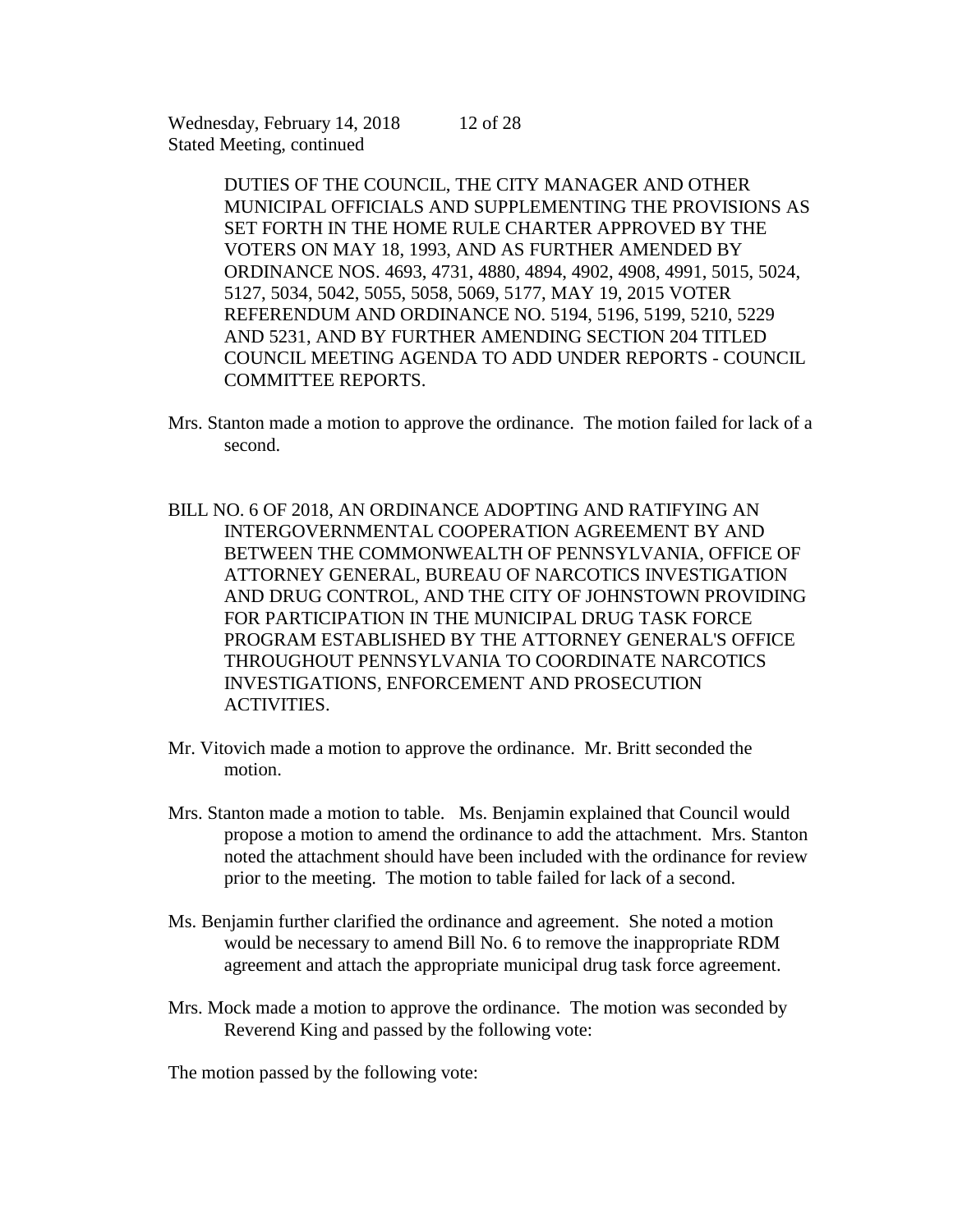Yeas: Mr. Britt, Mayor Janakovic, Reverend King, Mrs. Mock, Mr. Vitovich  $(5)$ . Nays: Mrs. Stanton (1).

- BILL NO. 7 OF 2018, AN ORDINANCE OF CITY COUNCIL OF THE CITY OF JOHNSTOWN, PENNSYLVANIA, AMENDING ORDINANCE 5245 PASSED FINALLY ON DECEMBER 13, 2017 CITY OF JOHNSTOWN BUDGET TO AMEND THE 2018 BUDGET TO PROPERLY ALLOCATE GRANT REVENUE AND EXPENSES RELATING TO THE BROAD STREET SEWER PROJECT AND STATE HISTORICAL PRESERVATION OFFICE (SHPO) HISTORICAL SURVEY, TO ALLOCATE POLICE SALARIES AND POLICE PREMIUM PAY DUE TO CHANGE IN CONTRACT, TO ADJUST FOR THE EXECUTIVE SECRETARY/CITY CLERK POSITION IN THE APPROPRIATE DEPARTMENT, TO REALIZE THE SHORTFALL OF REVENUE FROM THE RECREATION FUND AND TO REALLOCATE FUNDS TO REFLECT LACK OF RECEIPT OF THE 2018 ECONOMIC DEVELOPMENT ASSISTANCE GRANT.
- Mrs. Mock made a motion to approve the ordinance. The motion was seconded by Mr. Vitovich and passed by the following vote:

Yeas: Mayor Janakovic, Reverend King, Mrs. Mock, Mr. Vitovich, Mr. Britt (5). Nays: None (0). Mrs. Stanton abstained from voting on the motion.

BILL NO. 8 OF 2018, AN ORDINANCE AMENDING ORDINANCE NO. 5245, PASSED FINALLY IN COUNCIL ON DECEMBER 13, 2017 TITLED: ESTIMATING THE AMOUNT OF REVENUES TO BE RECEIVED BY THE CITY OF JOHNSTOWN FROM VARIOUS SOURCES AND APPROPRIATING SPECIFIC SUMS ESTIMATED TO BE REQUIRED FOR SPECIFIC PURPOSES FOR THE OPERATIONS OF VARIOUS FUNDS, BUREAUS, DEPARTMENTS AND THE PAYMENT OF DEBT SERVICE AND PENSION FUND OBLIGATIONS OF THE CITY OF JOHNSTOWN, PENNSYLVANIA, FOR THE CALENDAR YEAR BEGINNING JANUARY 1, 2018 INCLUDING THE FOLLOWING CITY OF JOHNSTOWN FUND SECTIONS, AND MORE SPECIFICALLY, "GENERAL FUND BUDGET EXHIBIT A DETAILS" TO CORRECT ERRORS AND OMISSIONS AS ADOPTED BY ORDINANCE NO. 5245 IN AN UNBALANCED AMOUNT OF (-\$332,963)\*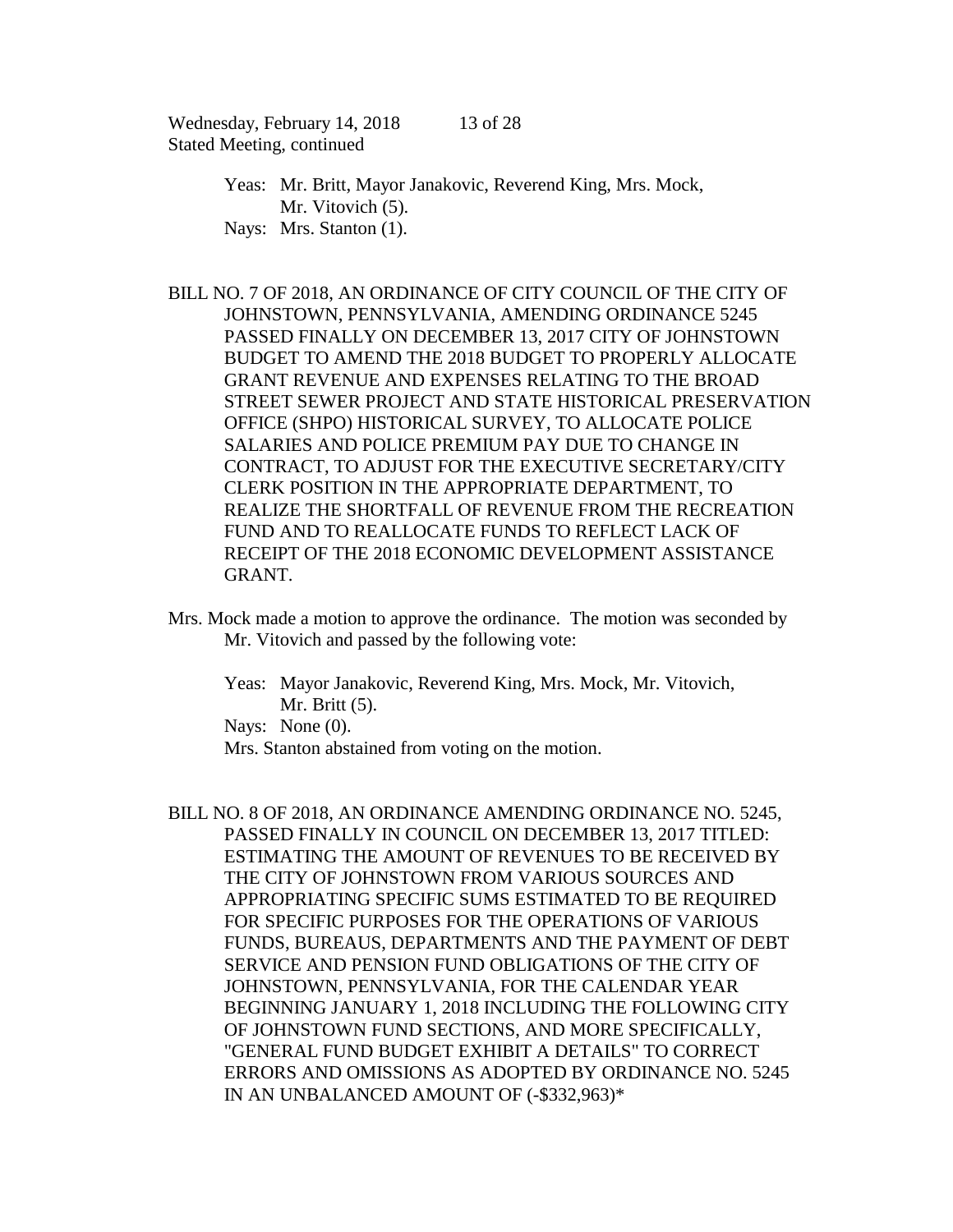The Bill No. 8 failed for lack of a motion.

- BILL NO. 9 OF 2018, AN ORDINANCE OF CITY COUNCIL OF THE CITY OF JOHNSTOWN, PENNSYLVANIA, AMENDING ORDINANCE 5246 PASSED FINALLY ON DECEMBER 13, 2017 CITY OF JOHNSTOWN 2018 WAGE AND SALARY ORDINANCE TO AMEND THE 2018 WAGE AND SALARY ORDINANCE TO BE PAID ALL ELECTED OFFICIALS AND EMPLOYEES OF THE VARIOUS DEPARTMENTS AND BUREAUS OF THE CITY OF JOHNSTOWN FOR THE CALENDAR YEAR WITH AN EFFECTIVE DATE THE DAY AFTER FINAL APPROVAL OF CITY COUNCIL.
- Mr. Vitovich made a motion to approve the ordinance. The motion was seconded by Mrs. Mock and passed by the following vote:

Yeas: Mrs. Mock, Mr. Vitovich, Mr. Britt, Mayor Janakovic, Reverend King (5). Nays: None  $(0)$ .

Mrs. Stanton abstained from voting on the motion.

BILL NO. 10 OF 2018, AN ORDINANCE AMENDING ORDINANCE NO. 5246 PASSED FINALLY ON DECEMBER 13, 2017, TITLED: FIXING THE SALARY AND WAGES TO BE PAID ALL ELECTED OFFICIALS AND EMPLOYEES OF THE VARIOUS DEPARTMENTS AND BUREAUS OF THE CITY OF JOHNSTOWN FOR THE CALENDAR YEAR BEGINNING JANUARY 1, 2018, CORRECTING ERRORS AND OMISSIONS.

Bill No. 10 failed for lack of a motion.

- BILL NO. 11 OF 2018, AN ORDINANCE AMENDING ORDINANCE NO. 4530, PASSED FINALLY ON APRIL 11, 1990, AND CODIFIED IN THE CODIFIED ORDINANCES OF THE CITY OF JOHNSTOWN IN CHAPTER 646 TITLED MINORS, AND MORE SPECIFICALLY, SUBSECTION 646.01 CURFEW (A) LOITERING PROHIBITED.
- Mrs. Stanton made a motion to approve the ordinance. Mrs. Mock seconded the motion.
- Mrs. Stanton explained the current curfew in effect was from dusk to dawn during June, July and August and during the months of September to May, it was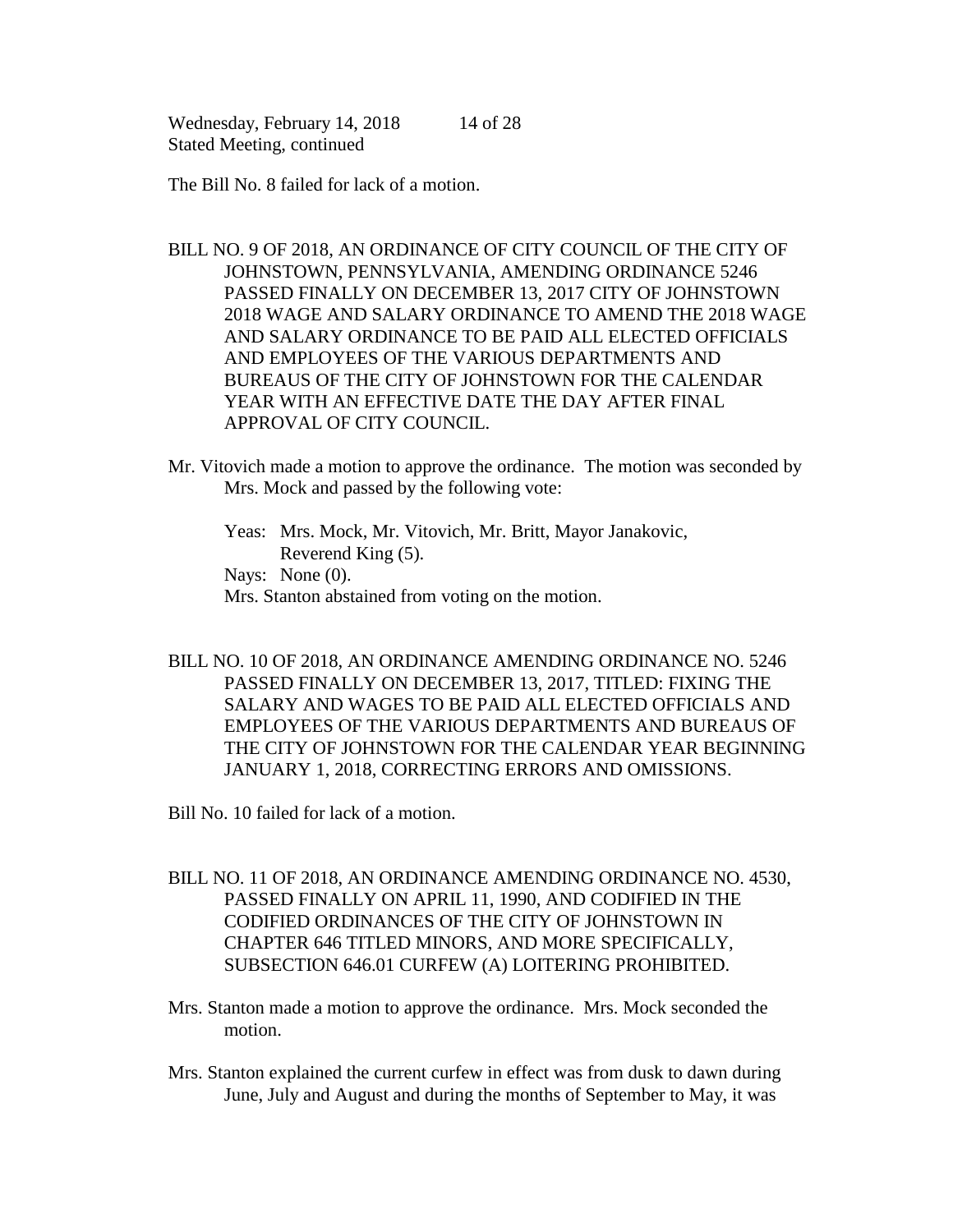> 9:00 p.m. until dawn. She noted the curfew would be in effect from 8:00 p.m. year round due to the recent shootings and violence. She discussed exceptions to the ordinance. Reverend King was opposed to the 8:00 p.m. curfew year round.

Mr. Vitovich suggested that the matter be discussed with the Police Chief. Mr. Davis commented that he had already inquired and the Police Chief was not in favor of the ordinance.

The motion failed by the following vote:

Yeas: Mrs. Stanton (1).

- Nays: Mayor Janakovic, Reverend King, Mrs. Mock, Mr. Vitovich, Mr. Britt (5).
- BILL NO. 12 OF 2018, AN ORDINANCE AMENDING ORDINANCE NO. 5246, PASSED FINALLY IN COUNCIL ON DECEMBER 13, 2017 TITLED: FIXING THE SALARIES AND AGES TO BE PAID ALL ELECTED OFFICIALS AND EMPLOYEES OF THE VARIOUS DEPARTMENTS AND BUREAUS OF THE CITY OF JOHNSTOWN FOR THE CALENDAR YEAR BEGINNING JANUARY 1, 2018, TO DELETE THE POSITION OF THE RECORD RETENTION CLERK AS BEING IN CONFLICT WITH THE STATUTORY PROVISIONS WITH THE HOME RULE CHARTER, ADMINISTRATIVE CODE AND THIRD CLASS CITY FOR THE DUTIES AND RESPONSIBILITIES OF THE POSITION OF CITY CLERK.
- Mrs. Stanton made a motion to approve the ordinance. The motion failed for lack of a second.

# RESOLUTIONS

# Resolution No.

A RESOLUTION OF THE CITY COUNCIL OF THE CITY OF JOHNSTOWN, CAMBRIA COUNTY, PENNSYLVANIA, DIRECTING THE CITY OF JOHNSTOWN'S DEPT. OF COMMUNITY AND ECONOMIC DEVELOPMENT-CODE ENFORCEMENT TO CONDUCT A CITY-WIDE (ON SITE INVENTORY) OF ANY AND ALL VACANT PROPERTIES (RESIDENTIAL AND COMMERCIAL) INCLUDING BY CITY WARDS, STREET NUMBERS, STREET NAMES AND FURTHER TO INCLUDE VERIFICATION AS TO ANY EXISTING CONNECTIONS TO THE CITY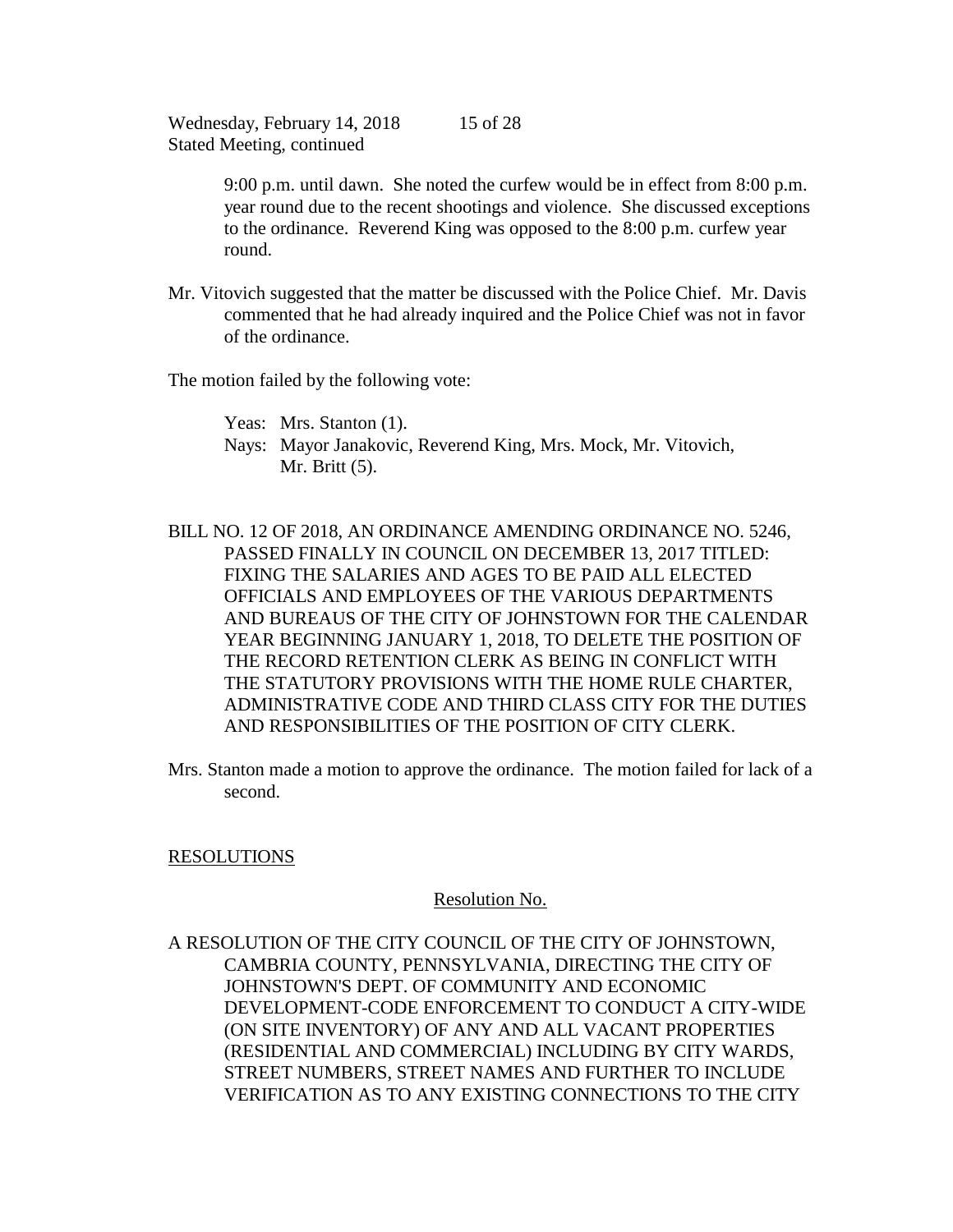> OF JOHNSTOWN INNER CITY SEWER COLLECTION LINES REMAINING CONNECTED AND/OR DISCONNECTED AND CAPPED PREVENTING CONTINUED COLLECTION OF SEWAGE AND TO SUBMIT A WRITTEN REPORT TO CITY COUNCIL ON OR BEFORE MARCH 1, 2018 (TABLED 1-2-18).

Mrs. Stanton made a motion to remove from table. The motion failed for lack of a second.

### Resolution No. 10044

- A RESOLUTION OF THE CITY COUNCIL OF THE CITY OF JOHNSTOWN, CAMBRIA COUNTY, PENNSYLVANIA, AUTHORIZING AND DIRECTING THE INTERIM CITY MANAGER TO SIGN AN AGREEMENT WITH ITSI, LLC REGARDING REPAYMENT OF AN ENTERPRISE ZONE LOAN AGREEMENT WITH THE CITY OF JOHNSTOWN.
- Mrs. Mock made a motion to approve the resolution. The motion was seconded by Referend King and passed by the following vote:
	- Yeas: Mrs. Stanton, Mr. Vitovich, Mr. Britt, Mayor Janakovic, Reverend King, Mrs. Mock (6). Nays: None (0).

#### Resolution No. 10045

- A RESOLUTION OF CITY COUNCIL OF THE CITY OF JOHNSTOWN, PENNSYLVANIA, AUTHORIZING THE INTERIM CITY MANAGER TO SIGN DOCUMENTS TO ACCEPT 2017 GRANT FUNDING AWARD FROM THE COMMONWEALTH OF PENNSYLVANIA.
- Mr. Vitovich made a motion to approve the resolution. Mr. Britt seconded the motion.
- Interim City Manager Davis explained the grant had been received for the safety equipment for the fire department.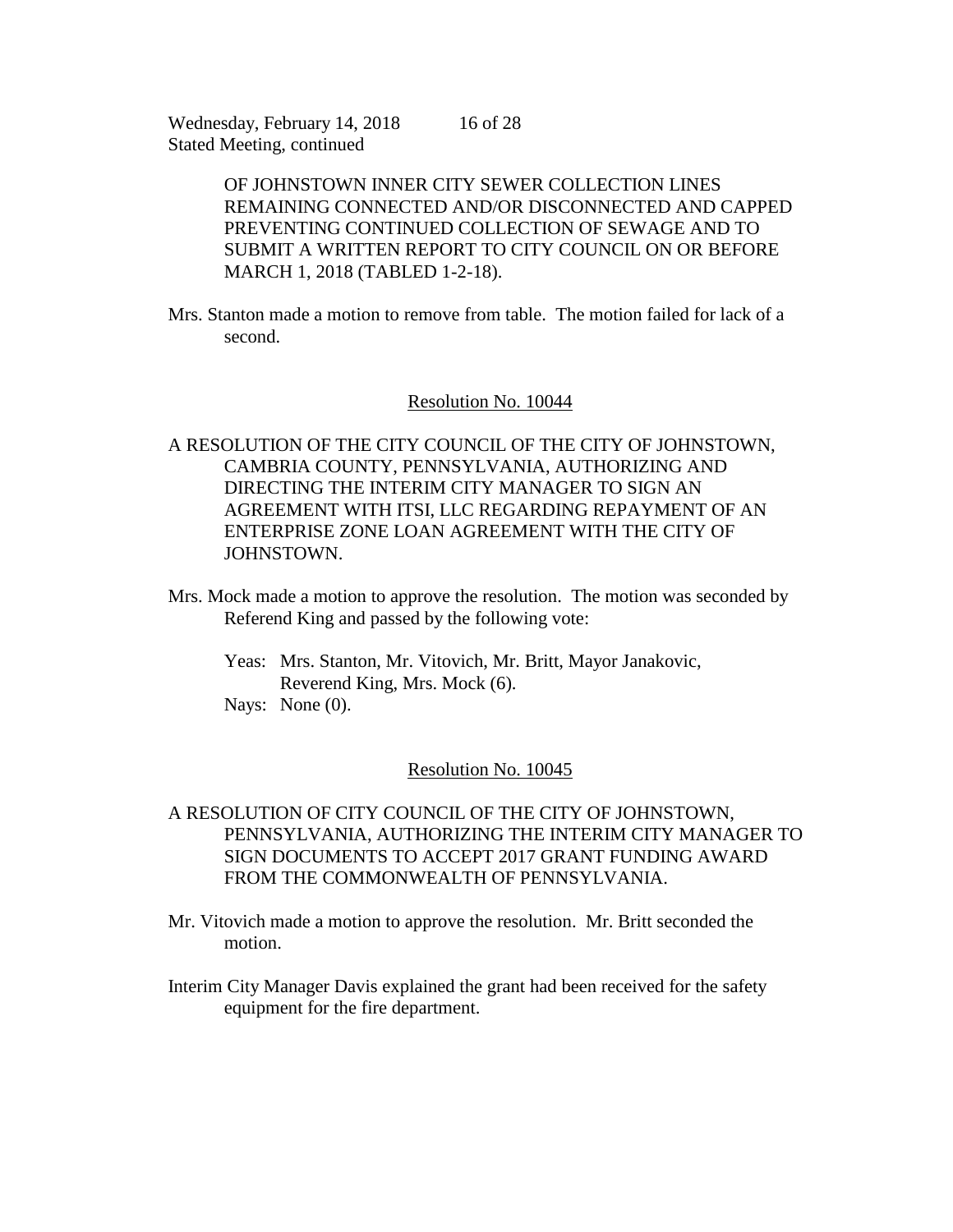The motion passed by the following vote:

Yeas: Mr. Vitovich, Mr. Britt, Mayor Janakovic, Reverend King, Mrs. Mock, Mrs. Stanton (6). Nays: None  $(0)$ .

# Resolution No. 10046

# A RESOLUTION OF THE CITY COUNCIL OF THE CITY OF JOHNSTOWN, ACCEPTING THE BID PROPOSAL FOR REAL PROPERTY OWNED BY THE CITY OF JOHNSTOWN

- Reverend King made a motion to approve the resolution. Mrs. Mock seconded the motion.
- There was discussion regarding the resolution. Ms. Benjamin referred to the sales agreement attached to the agenda for further discussion.
- Mayor Janakovic made a motion to amend and adopt the updated sales agreement. The motion was seconded by Mrs. Mock and passed by the following vote:
	- Yeas: Mr. Britt, Mayor Janakovic, Reverend King, Mrs. Mock, Mrs. Stanton, Mr. Vitovich (6). Nays: None (0).

## Resolution No. 10047

- A RESOLUTION OF THE CITY COUNCIL OF THE CITY OF JOHNSTOWN, CAMBRIA COUNTY, PENNSYLVANIA, AUTHORIZING AND DIRECTING THE INTERIM CITY MANAGER TO SIGN AN AGREEMENT WITH ABD CONSTRUCTION SERVICES, LLC TO PROVIDE BUILDING CODE COMPLIANCE SERVICES TO THE CITY OF JOHNSTOWN BEGINNING JANUARY 1, 2018, THROUGH DECEMBER 31, 2020 IN ORDER TO REVIEW BUILDING PERMIT APPLICATIONS AND ISSUE STATE UCC PERMITS.
- Mrs. Mock made a motion to approve the resolution. Mr. Vitovich seconded the motion.
- Ms. Benjamin explained the contract with ABD was to supply the City with a certified code official or a staffing contract. She stated to the extent the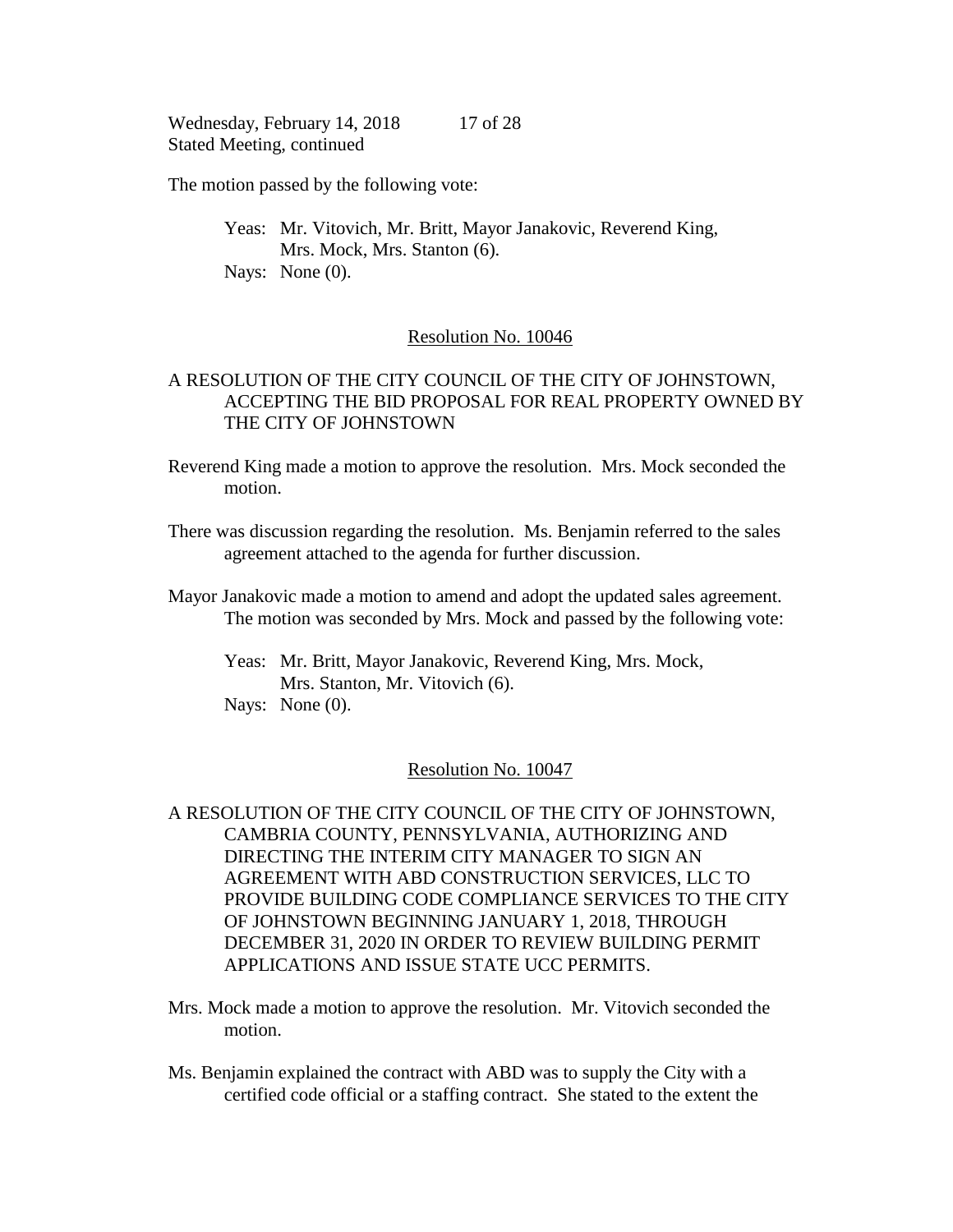> building code permitting would be a government function, the date on the contract could be revised if there was a concern in that regard. There was discussion regarding amending the motion to state through December 31, 2019, instead of December 31, 2020.

Mrs. Mock made a motion to amend the resolution to December 31, 2019. The motion was seconded by Reverend King and passed by the following vote:

Yeas: Mr. Britt, Mayor Janakovic, Reverend King, Mrs. Mock, Mr. Vitovich  $(5)$ . Nays: Mrs. Stanton (1).

#### Resolution No. 10048

A RESOLUTION OF THE CITY COUNCIL OF THE CITY OF JOHNSTOWN, PENNSYLVANIA, AUTHORIZING AND DIRECTING THE INTERIM CITY MANAGER TO SIGN A GRANT AGREEMENT FOR A PENNSYLVANIA DEPARTMENT OF COMMUNITY AND ECONOMIC DEVELOPMENT KEYSTONE COMMUNITIES PROGRAM GRANT IN THE AMOUNT OF \$400,000.00 TO BE USED FOR PROJECTS SUCH AS CONSTRUCTION, INFRASTRUCTURE AND ADMINISTRATIVE COSTS ASSOCIATED WITH THE FAÇADE AND SIDEWALK RENOVATION PROJECT AS CONTRACT NO. C000066886 AND FURTHER AUTHORIZING THE CITY MANAGER TO TAKE ANY/ALL ACTIONS NECESSARY TO EFFECTUATE SAME.

- Mr. Vitovich made a motion to approve the resolution. Mrs. Mock seconded the motion.
- Mr. Davis explained that \$195,000 would be used for facade and \$200,000 for sidewalk updates to downtown as well as other neighborhoods. Mr. Davis further explained that the neighborhoods would be required to match funds.

The motion passed by the following vote:

Yeas: Mayor Janakovic, Reverend King, Mrs. Mock, Mrs. Stanton, Mr. Vitovich, Mr. Britt (6). Nays: None (0).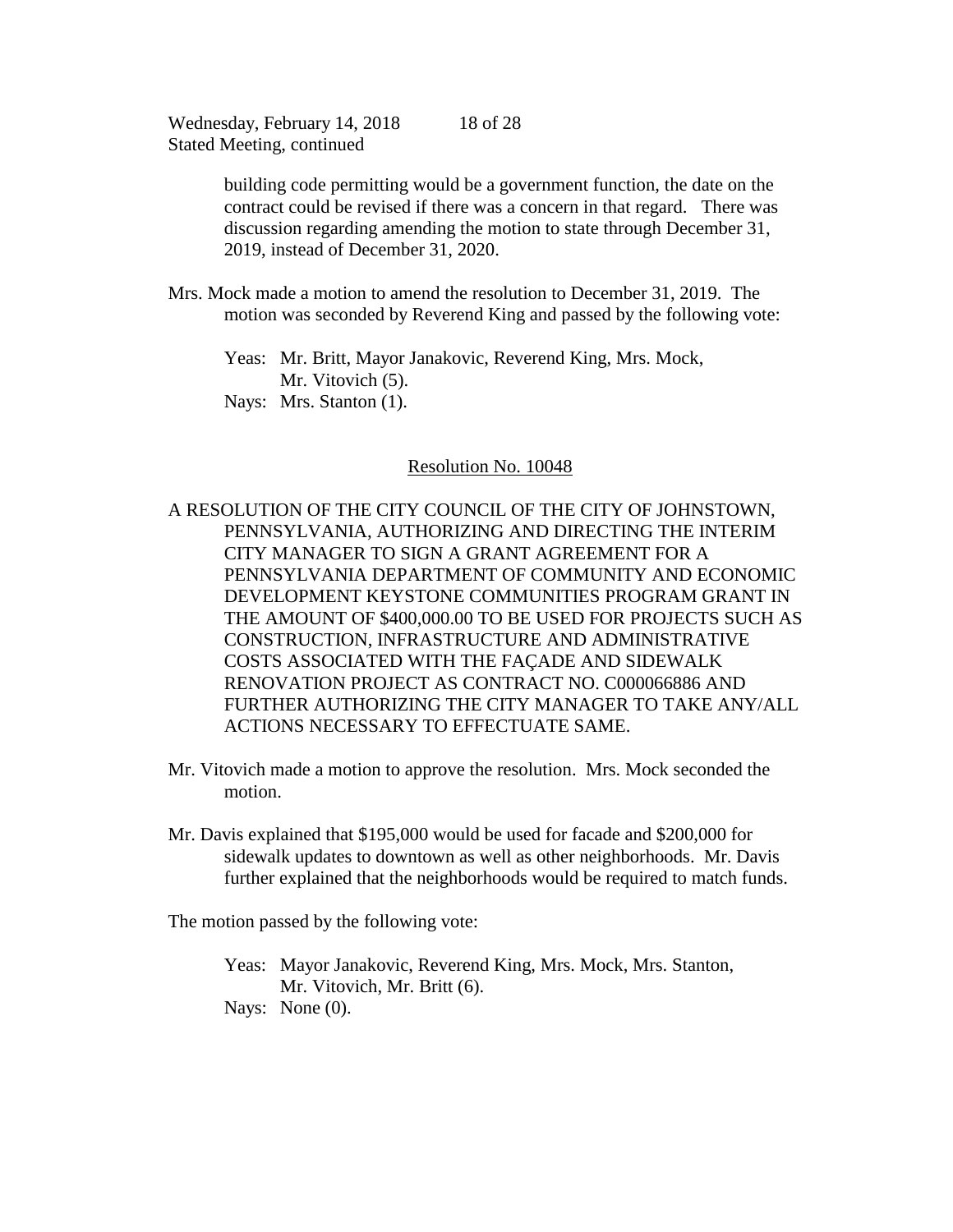19 of 28

# A RESOLUTION OF THE CITY COUNCIL OF THE CITY OF JOHNSTOWN, CAMBRIA COUNTY, PENNSYLVANIA, AUTHORIZING AND DIRECTING THE INTERIM CITY MANAGER TO SIGN AN AGREEMENT EXTENSION FOR THE PROPOSAL SUBMITTED BY RDM-JOHNSTOWN, LLC, TO PROVIDE BILLING AND COLLECTION SERVICES OF THE CITY OF JOHNSTOWN SEWER RENTAL FEES.

- Mrs. Mock made a motion to approve the resolution. Mr. Vitovich seconded the motion.
- The Interim City Manager stated no additional bids have been received. Ms. Benjamin explained this agreement was mistakenly attached to the Attorney General Drug Task Force Agreement, but it is a separate agreement comprised of the proposal for extension and also the original agreement. She asked for a motion to amend the resolution to attach the agreement to the resolution.
- Mayor Janakovic made a motion to amend the resolution. Mrs. Mock seconded the motion.
- Mr. Davis noted the contract was for five years. There was further discussion regarding the matter.

The motion passed by the following vote:

Yeas: Reverend King, Mrs. Mock, Mr. Vitovich, Mr. Britt, Mayor Janakovic (5).

Nays: Mrs. Stanton (1).

# Resolution No. 10050

A RESOLUTION OF CITY COUNCIL OF THE CITY OF JOHNSTOWN, PENNSYLVANIA, AUTHORIZING AND DIRECTING THE INTERIM CITY MANAGER TO SIGN A CONTRACT WITH ROARING FORK EXCAVATING, LLC. IN THE AMOUNT OF \$45,915.75 FOR CONTRACT #2018-05, CDBG STRUCTURE DEMOLITION PROGRAM TO DEMOLISH SIX (6) STRUCTURES THROUGHOUT THE CITY OF JOHNSTOWN.

Mr. Vitovich made a motion to approve the resolution. Mrs. Mock seconded the motion.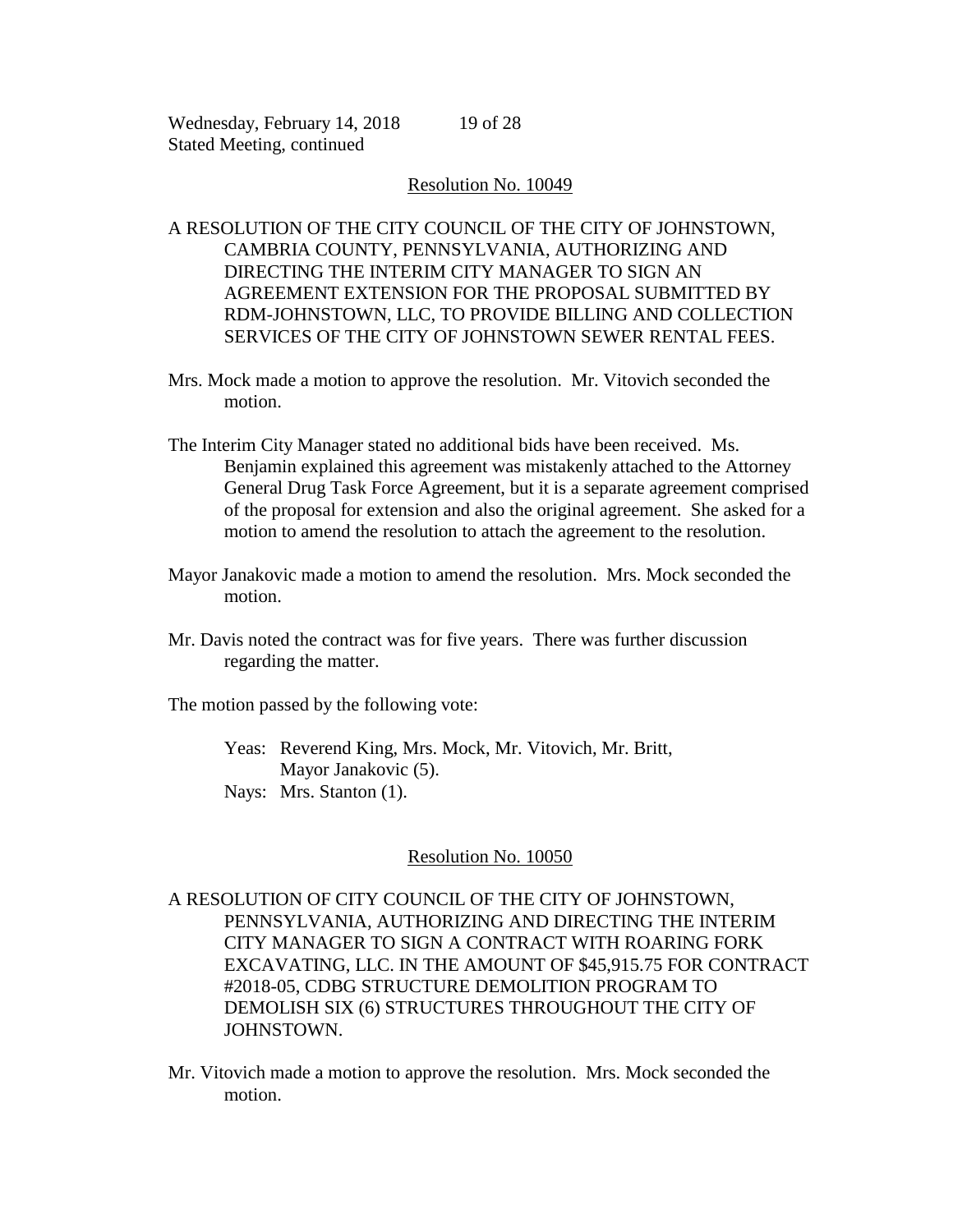Mrs. Stanton suggested the matter be tabled pending a list of structures. There was further discussion regarding the matter.

The motion passed by the following vote:

Yeas: Mrs. Mock, Mrs. Stanton, Mr. Vitovich, Mr. Britt, Mayor Janakovic, Reverend King (6). Nays: None  $(0)$ .

#### Resolution No. 10051

A RESOLUTION OF CITY COUNCIL OF THE CITY OF JOHNSTOWN, PENNSYLVANIA, AUTHORIZING AND REQUESTING THE PLANNING COMMISSION TO SCHEDULE A PUBLIC MEETING IN THE MATTER OF THE PETITION FOR EXTENSION OF 138 COOPER AVENUE FROM AN R-1 DESIGNATION TO A C-1 DESIGNATION.

Mr. Vitovich made a motion to approve the resolution. Mrs. Mock seconded the motion. There was further discussion.

The motion passed by the following vote:

Yeas: Mrs. Stanton, Mr. Vitovich, Mr. Britt, Mayor Janakovic, Reverend King, Mrs. Mock (6). Nays: None (0).

#### Resolution No. 10052

- A RESOLUTION OF THE CITY COUNCIL OF THE CITY OF JOHNSTOWN, PENNSYLVANIA, APPROVING GERALD STOFKO'S REQUEST TO PURCHASE THREE YEARS, TWO MONTHS, THREE WEEKS AND THREE DAYS OF MILITARY SERVICE COMPLETED PRIOR TO EMPLOYMENT WITH THE CITY OF JOHNSTOWN TO INCREASE HIS LENGTH OF SERVICE TO THE CITY FOR POLICE PENSION CALCULATIONS.
- Mrs. Mock made a motion to approve the resolution. Mr. Vitovich seconded the motion.

Mr. Stofko was present at the meeting and commended for his service.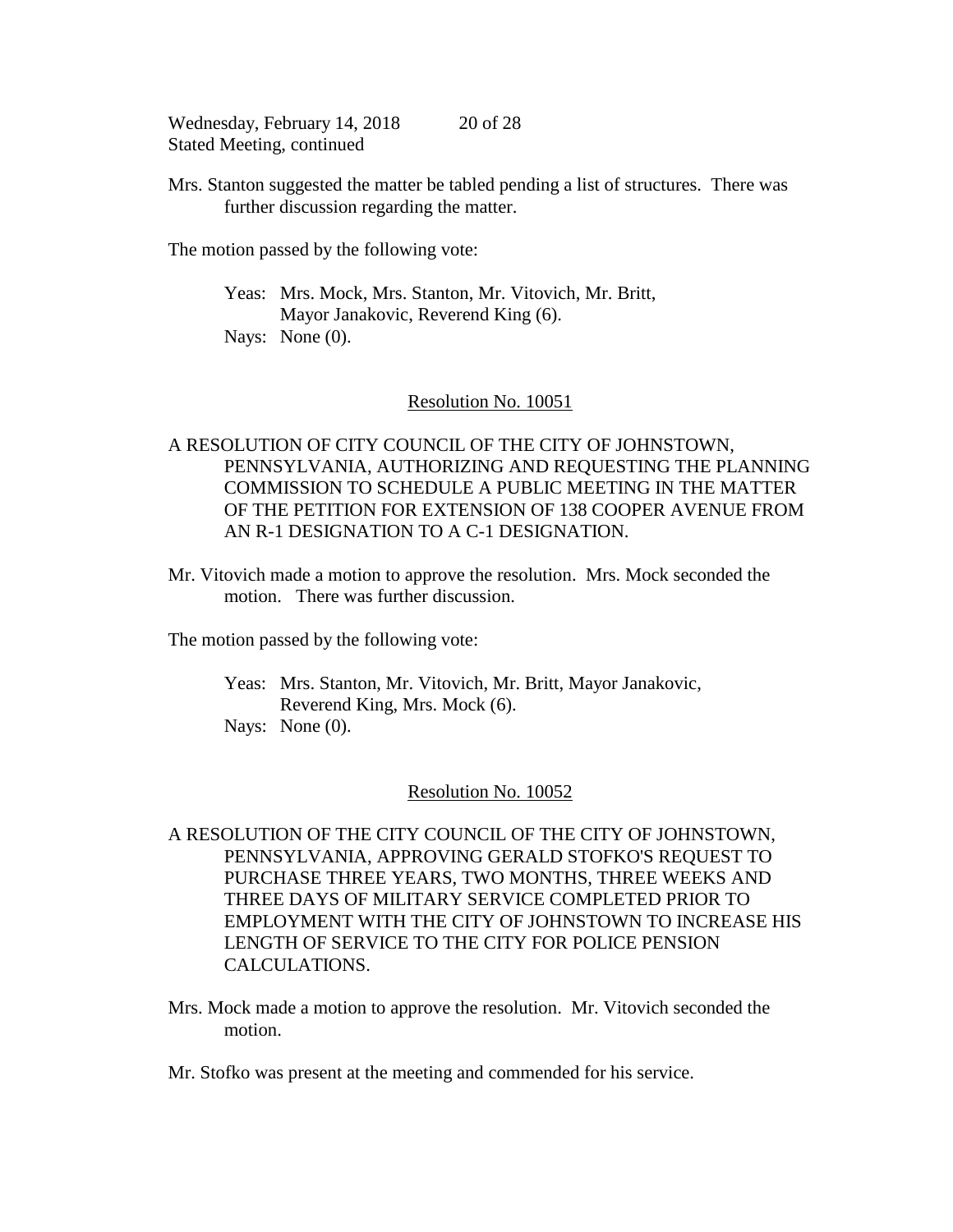The motion passed by the following vote:

Yeas: Mr. Vitovich, Mr. Britt, Mayor Janakovic, Reverend King, Mrs. Mock, Mrs. Stanton (6). Nays: None  $(0)$ .

## Resolution No. 10053

# A RESOLUTION OF THE CITY COUNCIL OF THE CITY OF JOHNSTOWN, CAMBRIA COUNTY, PENNSYLVANIA, RETROACTIVELY AUTHORIZING THE ADVERTISEMENT OF THE CITY MANAGER POSITION.

- Mr. Vitovich made a motion to approve the resolution. Mrs. Mock seconded the motion.
- The Interim City Manager noted the position had been advertised in the Pittsburgh Post Gazette and the Johnstown Tribune-Democrat.

The motion passed by the following vote:

Yeas: Mr. Britt, Mayor Janakovic, Reverend King, Mrs. Mock, Mrs. Stanton, Mr. Vitovich (6). Nays: None (0).

## Resolution No. 10054

A RESOLUTION OF THE CITY COUNCIL OF THE CITY OF JOHNSTOWN, PENNSYLVANIA, AUTHORIZING THE CITY MANAGER AND THE DEPARTMENT OF COMMUNITY AND ECONOMIC DEVELOPMENT (DCED) TO ADVERTISE FOR A JOHNSTOWN HISTORIC RESOURCE SURVEY. THE CITY OF JOHNSTOWN AND THE DEPARTMENT OF COMMUNITY AND ECONOMIC DEVELOPMENT (DCED) ARE UNDERTAKING A CITY-WIDE EFFORT TO IDENTIFY HISTORIC PROPERTIES IN THE CITY OF JOHNSTOWN AS PER THE ADVISEMENT OF THE PENNSYLVANIA HISTORIC PRESERVATION OFFICE (PASHPO). THE SURVEY WILL CONSIST OF SEVERAL PHASES TO COMPLETE THIS REQUEST. PHASE I WILL INCLUDE THE FOLLOWING AREAS: MOXHAM, KERNVILLE, HORNERSTOWN AND THE CENTRAL BUSINESS DISTRICT OUTSIDE OF THE PREVIOUSLY SURVEYED AREAS.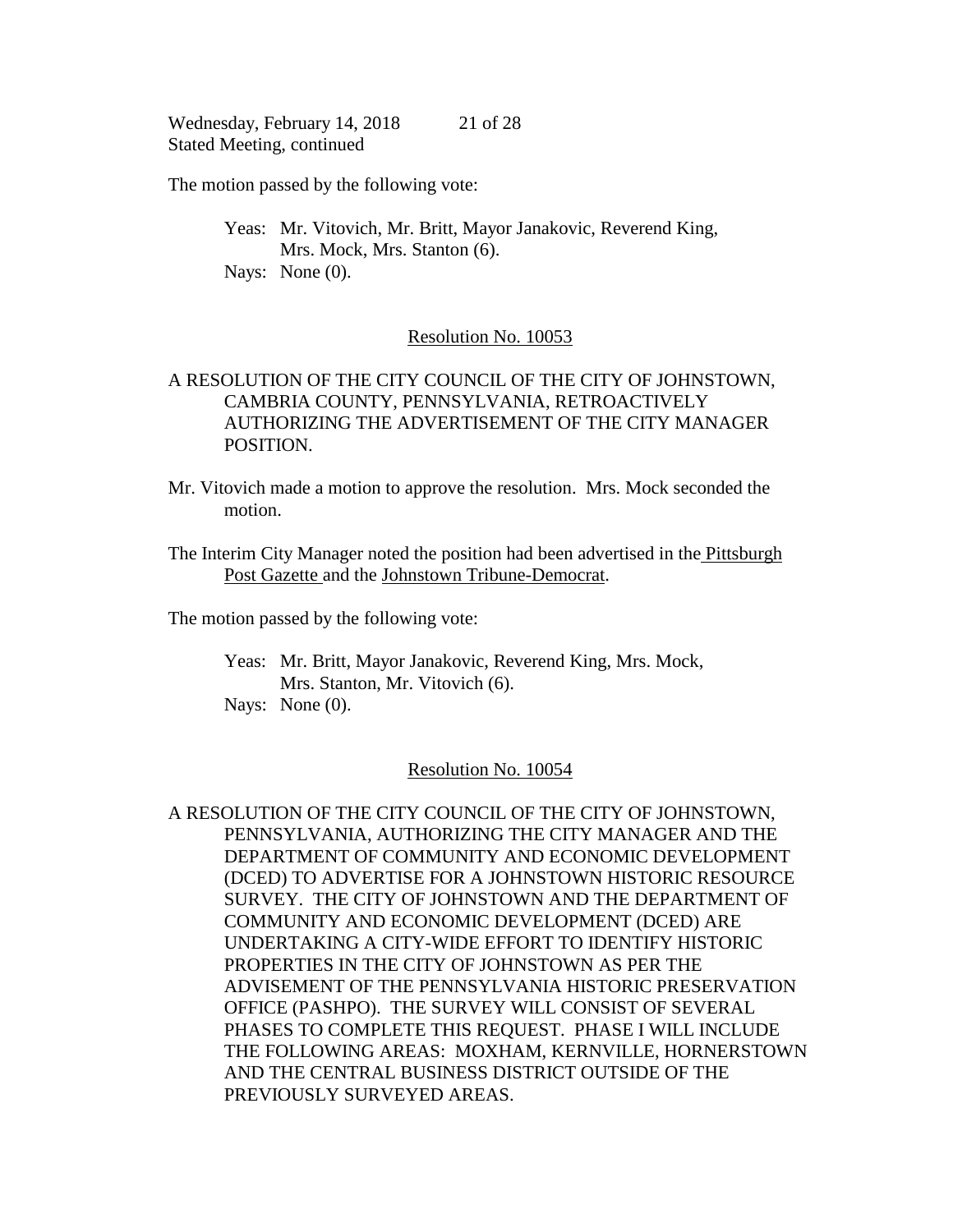- Mrs. Mock made a motion to approve the resolution. Mr. Vitovich seconded the motion.
- There was discussion regarding the state-recommended 20 percent fee. It was noted that the fee might be less. Mr. Davis noted CDBG money was available for the project.

The motion passed by the following vote:

Yeas: Mr. Britt, Mayor Janakovic, Reverend King, Mrs. Mock, Mrs. Stanton, Mr. Vitovich (6). Nays: None (0).

# Resolution No. 10055

A RESOLUTION OF CITY COUNCIL OF THE CITY OF JOHNSTOWN, PENNSYLVANIA, AUTHORIZING THE INTERIM CITY MANAGER TO SIGN ALL DOCUMENTS NECESSARY TO EXECUTE TASK ORDER NO. 43 TO THE EADS GROUP, INC. FOR THE DESIGN, BIDDING, CONSTRUCTION, ADMINISTRATION, PREPARATION OF PERMIT APPLICATIONS AND INSPECTION SERVICES OF THE ROXBURY PARK UPGRADE PROJECT.

- Mrs. Mock made a motion to approve the resolution. Mr. Vitovich seconded the motion.
- It was noted the project utilizes \$225,000 of grant money. Mr. Davis explained the backstops on the baseball fields would be rebuilt, the land would be sloped, and drainage issues would be addressed.

The motion passed by the following vote:

Yeas: Mayor Janakovic, Reverend King, Mrs. Mock, Mrs. Stanton, Mr. Vitovich, Mr. Britt (6).

Nays: None (0).

# Resolution No. 10056

A RESOLUTION OF CITY COUNCIL OF THE CITY OF JOHNSTOWN, PENNSYLVANIA, AUTHORIZING THE INTERIM CITY MANAGER AND CITY SOLICITOR TO RETAIN VALBRIDGE PROPERTY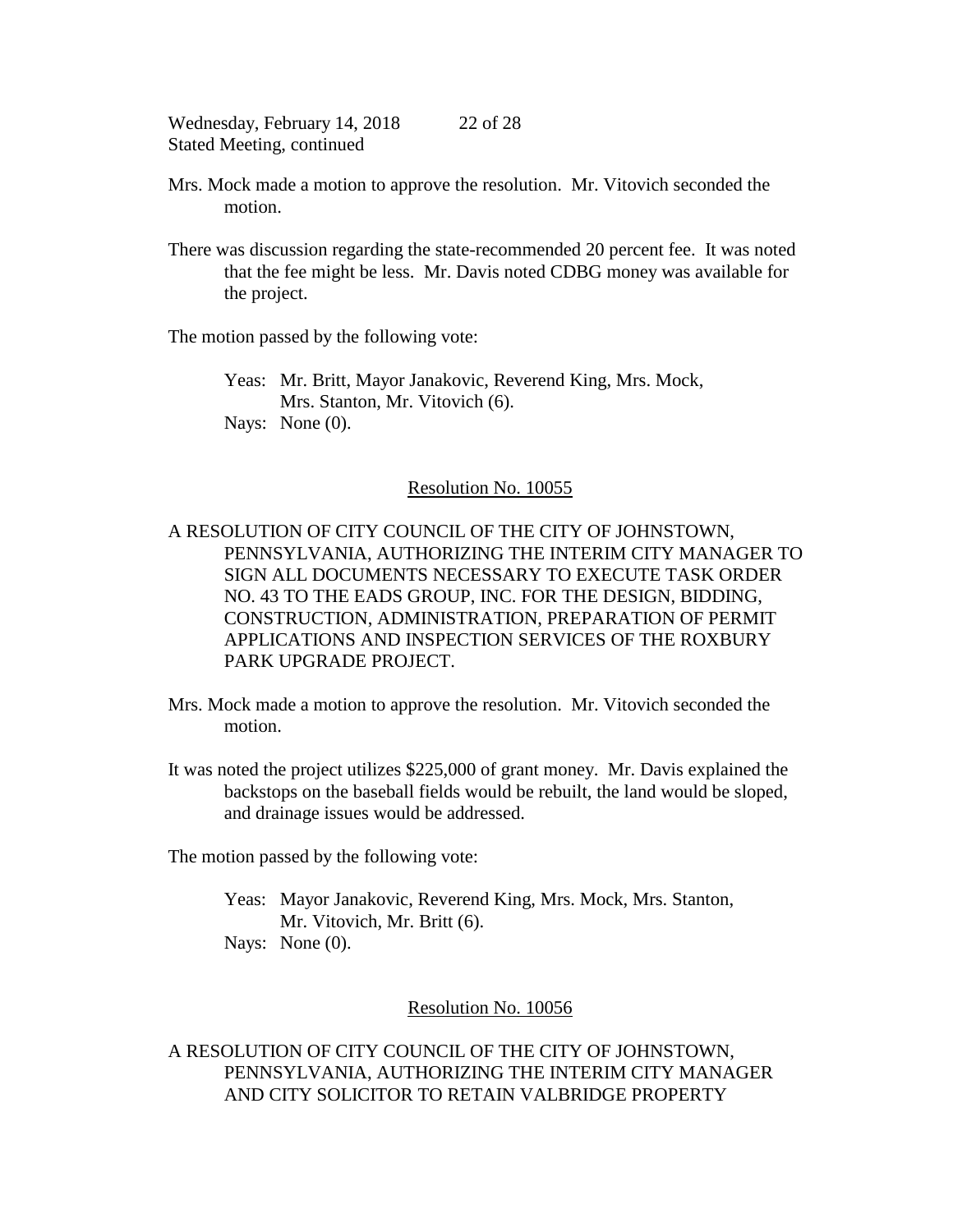> ADVISORS TO PERFORM AN APPRAISAL ON THE JOHNSTOWN MEDICAL DEVELOPMENT CORPORATION PROPERTY IN CONNECTION WITH TAX ASSESSMENT APPEAL LITIGATION.

- Mr. Vitovich made a motion to approve the resolution. Mrs. Mock seconded the motion.
- Ms. Benjamin explained the resolution needed to be amended to remove the proposal pertaining to 321 Main Street from Resolution 15, the following Resolution 10057, and attach the proposal to this resolution to approve as amended. It was noted the resolution was not associated with Conemaugh Duke LifePoint.
- Mayor Janakovic made a motion to amend the resolution. The motion was seconded by Mrs. Mock and passed by the following vote:

Yeas: Reverend King, Mrs. Mock, Mrs. Stanton, Mr. Vitovich, Mr. Britt, Mayor Janakovic (6). Nays: None (0).

#### Resolution No. 10057

A RESOLUTION OF THE CITY COUNCIL OF THE CITY OF JOHNSTOWN, PENNSYLVANIA, AUTHORIZING THE INTERIM CITY MANAGER AND CITY SOLICITOR TO RETAIN VALBRIDGE PROPERTY ADVISORS TO PERFORM A PRELIMINARY APPRAISAL REVIEW ON THE WALNUT MANAGEMENT CORPORATION PROPERTY IN CONNECTION WITH TAX ASSESSMENT APPEAL LITIGATION.

- Mr. Vitovich made a motion to approve the resolution. Reverend King seconded the motion.
- Ms. Benjamin noted the resolution pertains to 132 Walnut Street. It was noted the resolution was not associated with Conemaugh Duke LifePoint.

The motion passed by the following vote:

Yeas: Mrs. Mock, Mrs. Stanton, Mr. Vitovich, Mr. Britt, Mayor Janakovic, Reverend King (6). Nays: None (0).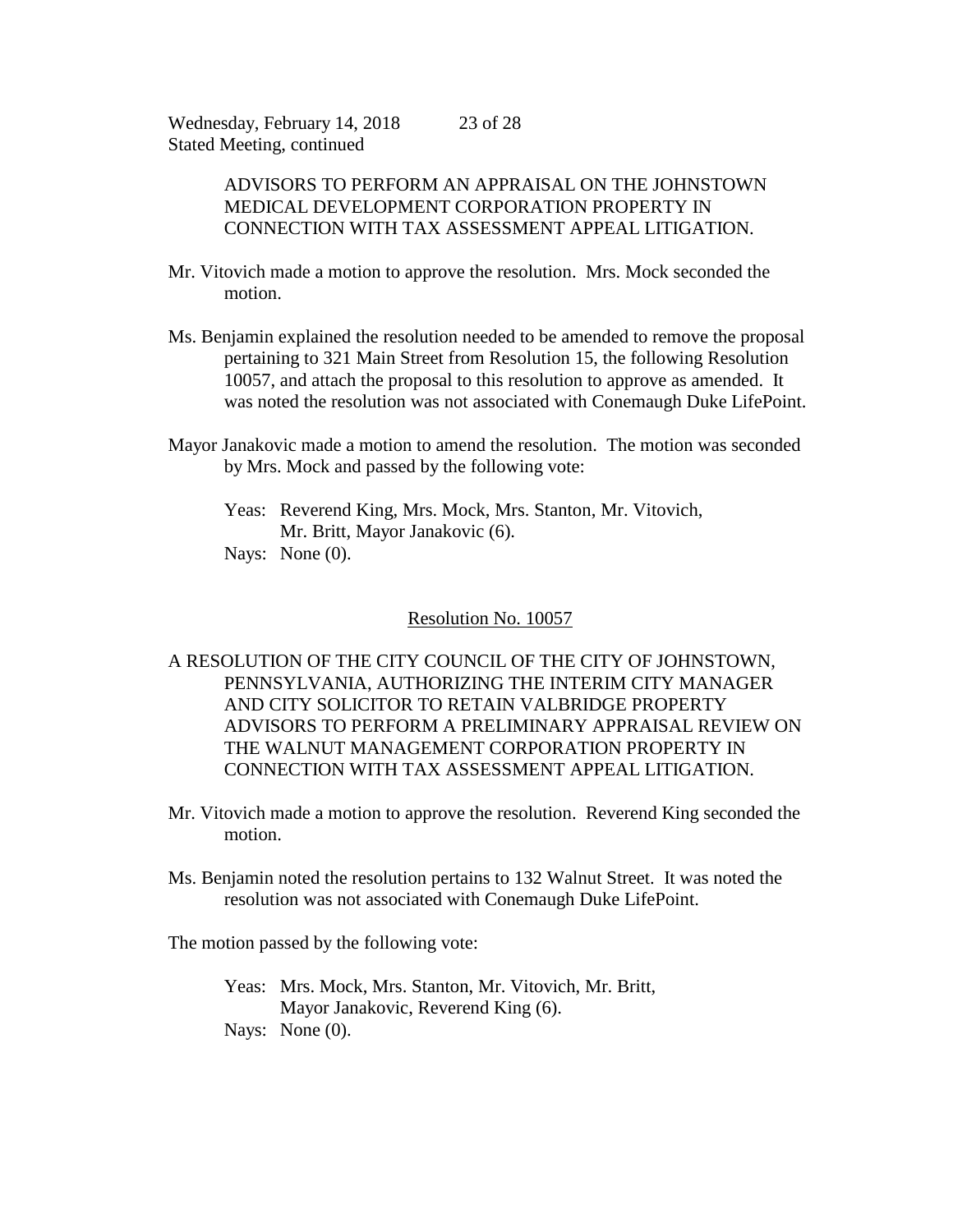#### Resolution No. 10058

24 of 28

# A RESOLUTION OF THE CITY COUNCIL OF THE CITY OF JOHNSTOWN, CAMBRIA COUNTY, PENNSYLVANIA, AFFIRMING AND ESTABLISHING EFFECTIVE DATES OF THE APPOINTMENTS TO THE CITY OF JOHNSTOWN'S ETHICS BOARDS, FIRST MADE UNDER NEW BUSINESS ON JUNE 14, 2017 UNDER PROVISIONS OF THE BALLOT VOTER REFERENDUM OF MAY 16, 2017.

Mrs. Stanton made a motion to approve the resolution. Mrs. Mock seconded the motion. There was further discussion regarding the motion.

The motion passed by the following vote:

Yeas: Mr. Britt, Mayor Janakovic, Reverend King, Mrs. Mock, Mrs. Stanton, Mr. Vitovich (6). Nays: None  $(0)$ .

# Resolution No. 10059

# A RESOLUTION OF THE CITY COUNCIL OF THE CITY OF JOHNSTOWN SEEKING STATE POLICE MANPOWER TO HELP PATROL THE CITY

- Mrs. Stanton made a motion to approve the resolution. Mrs. Mock seconded the motion.
- Interim City Manager noted Chief Johnson did contact the State Police regarding the matter. The City may contact the State Police at any time their assistance was necessary.

The motion passed by the following vote:

Yeas: Mayor Janakovic, Reverend King, Mrs. Mock, Mrs. Stanton, Mr. Vitovich, Mr. Britt (6).

Nays: None (0).

# Resolution No. 10060

A RESOLUTION OF THE CITY COUNCIL OF THE CITY OF JOHNSTOWN, AUTHORIZING AND DIRECTING THE CITY MANAGER TO CONTACT THE PA DEPARTMENT OF THE ARMY CORPS OF ENGINEERS,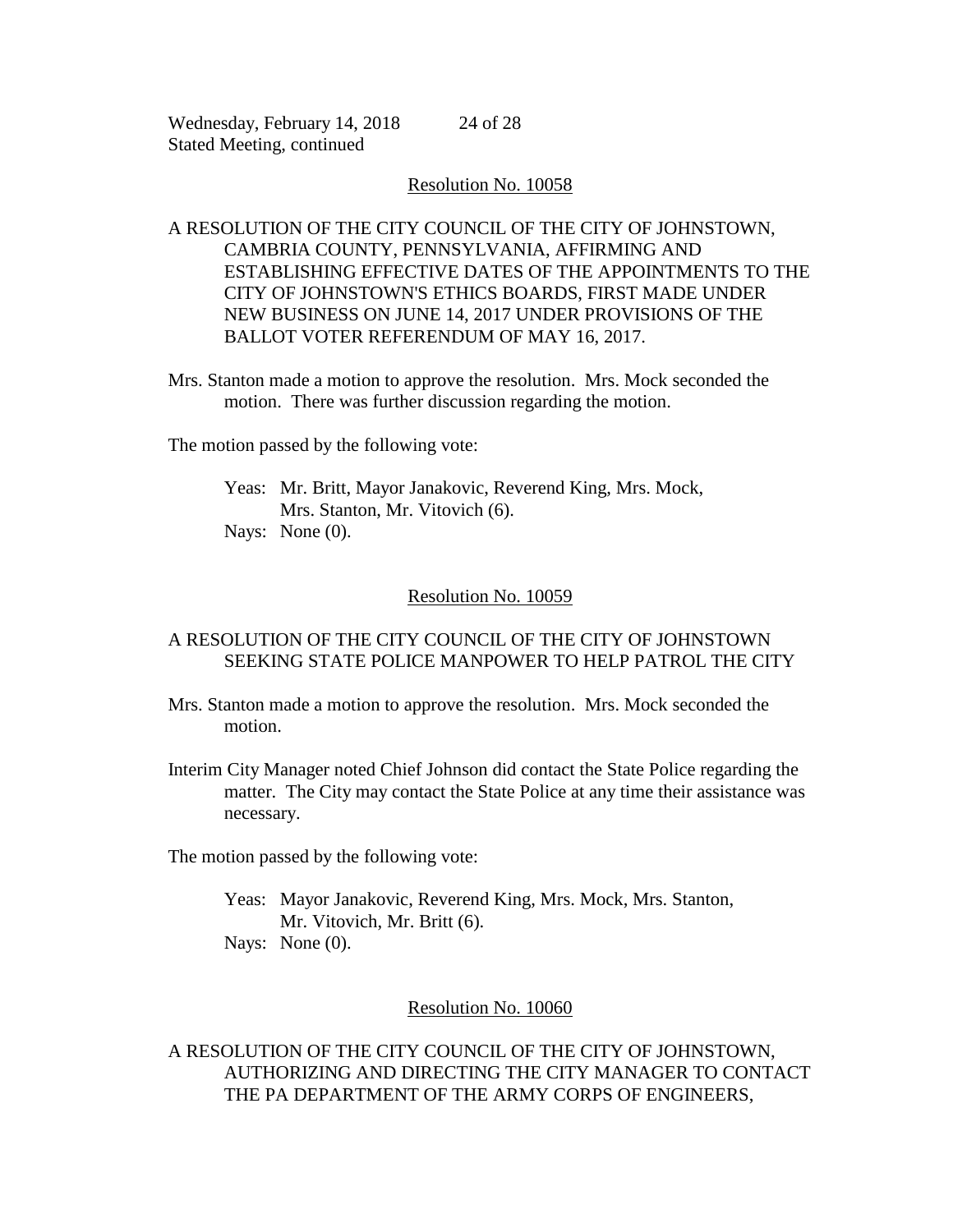> STATE SENATOR 35TH DISTRICT WAYNE LANGERHOLC AND STATE REPRESENTATIVE 71ST DISTRICT BRYAN BARBIN REQUESTING FUNDING ASSISTANCE FOR THE PURPOSE OF MAINTENANCE/REPAIRS TO THE FLOOD CHANNELS LOCATED IN THE CITY OF JOHNSTOWN.

- Mr. Vitovich made a motion to approve the resolution. Mrs. Stanton seconded the motion.
- Mrs. Mock suggested the resolution be amended to include U.S. Congressman Keith Rothfus. Mrs. Stanton commented that the City was responsible for maintenance of the river walls and that the water flows over concrete channels.
- Mayor Janakovic noted the Army Corps of Engineers completed the work previously under Congressman Murtha, that "there's nothing wrong with us trying again to see what we can do." He further noted an environmental study would first be required. There was further discussion with regard to the property line located in the channel on Akers Street, which is owned by Bishop McCort and First Commonwealth, as the walls are the responsibility of those property owners. Mr. Davis will send a letter to both entities concerning the matter.

The motion was amended to include U.S. Congressman Keith Rothfus.

The motion passed by the following vote:

Yeas: Reverend King, Mrs. Mock, Mrs. Stanton, Mr. Vitovich, Mr. Britt, Mayor Janakovic (6).

Nays: None  $(0)$ .

# Resolution No. 10061

# A RESOLUTION OF THE CITY COUNCIL OF THE CITY OF JOHNSTOWN, PENNSYLVANIA AUTHORIZING THE INTERIM CITY MANAGER TO SIGN ALL DOCUMENTS NECESSARY TO APPLY FOR A GRANT THROUGH THE COMMONWEALTH FINANCING AUTHORITY FOR A GRANT TO ASSIST WITH SEWER REHABILITATION IN THE AMOUNT OF \$425,000.

Mr. Vitovich made a motion to approve the resolution. Mrs. Mock seconded the motion.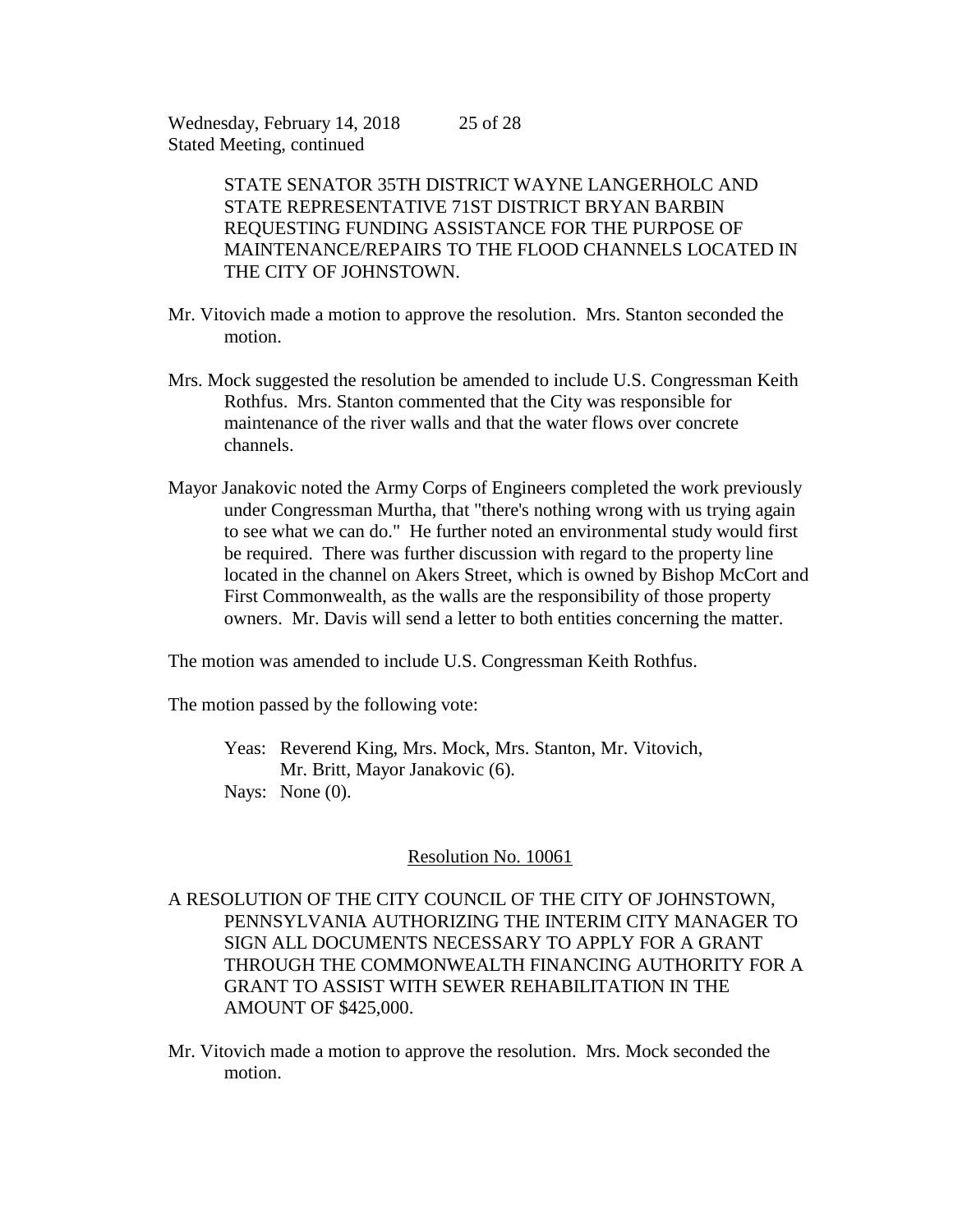It was noted this resolution relates to the Cooper Avenue sanitary sewer Phase I project.

The motion passed by the following vote:

Yeas: Mrs. Mock, Mrs. Stanton, Mr. Vitovich, Mr. Britt, Mayor Janakovic, Reverend King (6). Nays: None (0).

#### Resolution No. 10062

A RESOLUTION OF CITY COUNCIL OF THE CITY OF JOHNSTOWN, PENNSYLVANIA, RATIFYING THE COLLECTIVE BARGAINING AGREEMENT WITH THE AMERICAN FEDERATION OF STATE, COUNTY AND MUNICIPAL EMPLOYEES, AFL-CIO, LOCAL NO. 630 FOR THE PERIOD OF JANUARY 1, 2018 THROUGH DECEMBER 31, 2020.

- Mr. Vitovich made a motion to approve the resolution. Mrs. Mock seconded the motion.
- Mr. Davis referred Council members to information in the packets pertaining to a summary of changes.

The motion passed by the following vote:

Yeas: Mrs. Stanton, Mr. Vitovich, Mr. Britt, Mayor Janakovic, Reverend King, Mrs. Mock (6). Nays: None (0).

#### Resolution No. 10063

A RESOLUTION OF CITY COUNCIL OF THE CITY OF JOHNSTOWN, PENNSYLVANIA, RATIFYING THE COLLECTIVE BARGAINING AGREEMENT WITH THE FRATERNAL ORDER OF POLICE, FLOOD CITY LODGE #86 FOR THE PERIOD OF JANUARY 1, 2018 THROUGH DECEMBER 31, 2020.

Mr. Vitovich made a motion to approve the resolution. The motion was seconded by Mrs. Mock and passed by the following vote: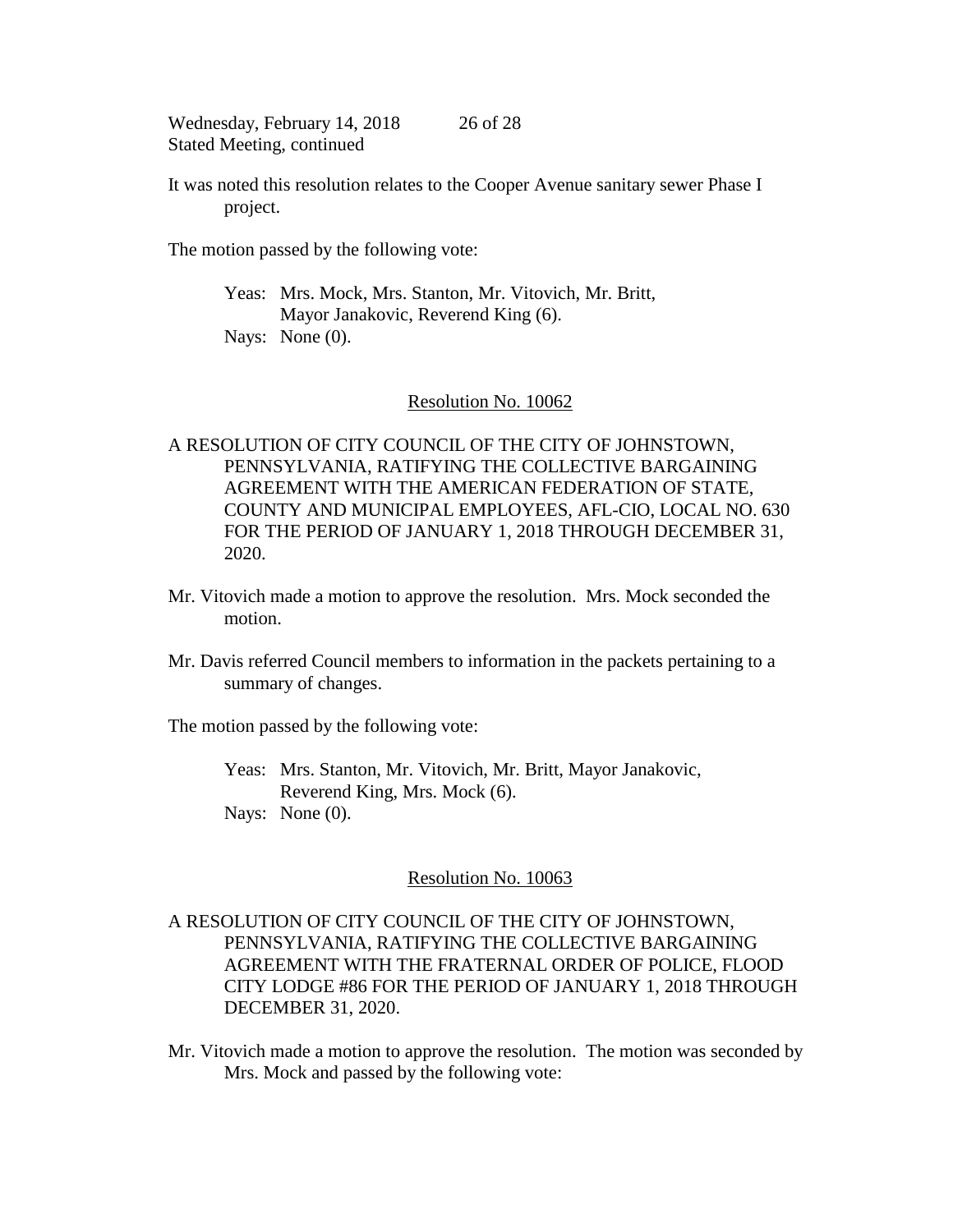> Yeas: Mr. Vitovich, Mr. Britt, Mayor Janakovic, Reverend King, Mrs. Mock, Mrs. Stanton (6). Nays: None  $(0)$ .

## Resolution No.

# A RESOLUTION OF CITY COUNCIL OF THE CITY OF JOHNSTOWN, PENNSYLVANIA, RATIFYING THE COLLECTIVE BARGAINING AGREEMENT WITH THE INTERNATIONAL ASSOCIATION OF FIREFIGHTERS, LOCAL UNION NO. 463 FOR THE PERIOD OF JANUARY 1, 2018 THROUGH DECEMBER 31, 2020.

- Mr. Vitovich made a motion to approve the resolution. Mrs. Mock seconded the motion.
- Mr. Davis explained he was not comfortable approving the resolution until the final language was in place and requested the matter be tabled.
- Mrs. Mock made a motion to withdraw the resolution. The motion was seconded by Mr. Vitovich and passed by the following vote:
	- Yeas: Mr. Britt, Mayor Janakovic, Reverend King, Mrs. Mock, Mrs. Stanton, Mr. Vitovich (6). Nays: None (0).

#### NEW BUSINESS

None.

# OLD BUSINESS

None.

#### PUBLIC COMMENT-NONAGENDA ITEMS

John DeBartola, 1197 Bedford Street, Johnstown, wished a Happy Valentine's Day to all. He addressed comments made earlier by Councilmembers. He reminded members of his earlier proposal for a joint meeting of all government bodies, including the City of Johnstown, Johnstown Housing Authority, and the